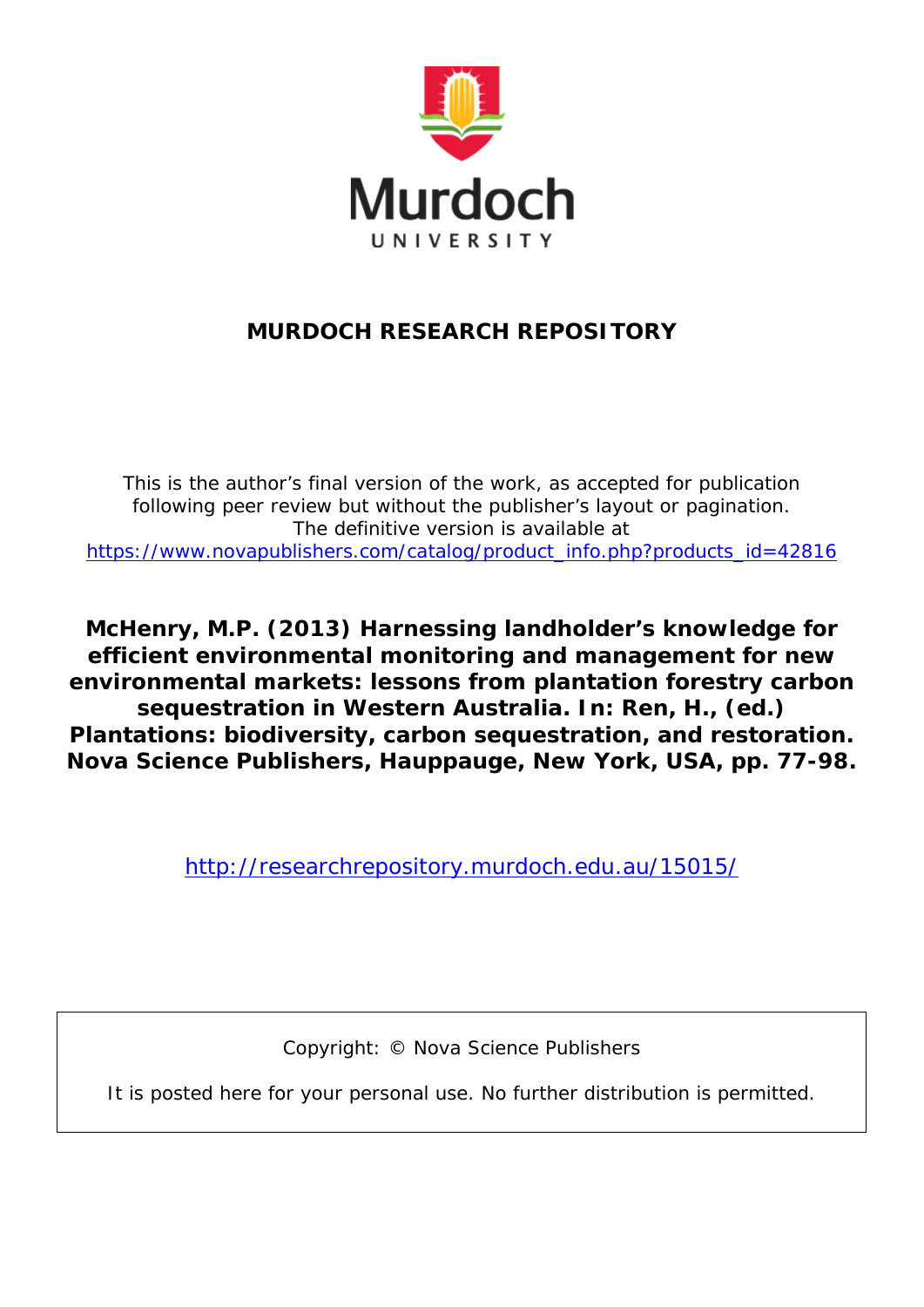#### *Chapter 5*

## **Harnessing landholder's knowledge for efficient environmental monitoring, accounting, and management for new environmental markets: Lessons from plantation forestry carbon sequestration in Western Australia.**

#### **Mark P McHenry\***

*Faculty of Minerals* and *Energy, Murdoch University, Western Australia* 

#### **Abstract**

Leveraging limited environmental monitoring and management funding using landholder knowledge and capacity can reduce total costs of implementing plantation forestry environmental market mechanisms by both reducing duplication and enhancing on-ground activities to assimilate environmental and production system decisionmaking. This articlechapter? explores the integration of high accuracy on-site vegetative and ecological methods and metrics (on-site verification, allometrics, expansion factors, carbon factors, root-to-shoot ratios, etc.) into landscape and macro-scale plantation carbon and land monitoring models to assist the development of innovative ecosystem service markets derived from forestry plantation and carbon sequestration developments. Several limitations of current methods and policies are outlined, requiring primarily information tools and communication pathways to redress, opening the possibility for formally capturing lifetimes of local landholder knowledge of forestry land use and environmental system changes. This work suggests parallel advancements of on-site landholder and remote land monitoring and management has the potential to achieve a multitude of efficiencies. These include: cost-effective skilled environmental management jobs in regional and remote areas; streamlined administration and research expenditures for on-site environmental monitoring and supporting costs (transport, accommodation, etc.); locally appropriate conservation activities sustained over time, and; direct communication between landholders, researchers, and policymakers.

**Keywords**: Land; biomass; allometry; modelling; policy; plantation forestry.

#### **Introduction**

.

Emerging climate change, carbon (C), biodiversity, and water markets bring to attention the multitude of functions that ecological systems perform (Fromm, 2000; Griffiths et al., 2000; Nunes & van den Bergh, 2001; Australian Greenhouse Office, 2006). While afforestration, reforestation, or revegetation seem to offer a simple prescriptive solution to achieve environmental and climate change objectives from a policymakers perspective, those on the land must manage a range of complex biological processes that compete for limited resources (Van Vreeswyk et al., 2004). By aiming to simultaneously improve land productivity, biodiversity, water quality (etc.), and mitigate greenhouse gas (GHG) emissions, progress can be made where transdisciplinary government and landholder objectives overlap (Antheaume, 2004).

On-site physical ecological accounting by inhabitants at the landscape level provide calibration and verification of satellite monitoring and model assessment methods, enhance quantitative analyses of vegetative physical characteristics, and offer first-hand multigenerational knowledge of the land (Landsberg

<sup>\*</sup> Corresponding Author address Murdoch University, 90 South St Murdoch, Western Australia, 6150. Email: mpmchenry@gmail.com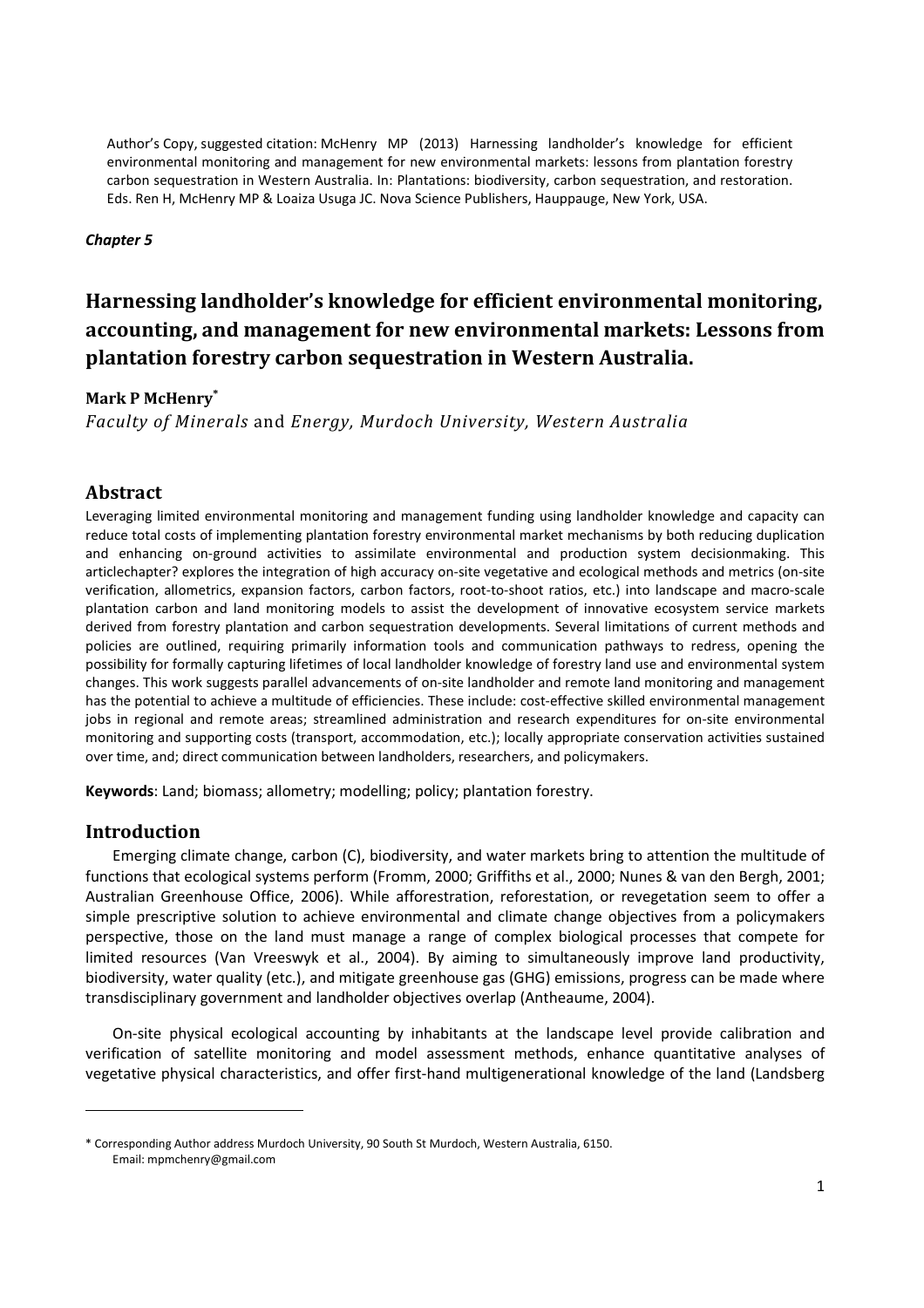& Crowley, 2004; Balilla et al., 2012). Landholder on-site accounting presents a relatively simple method to monitor changes in complex ecological functions that bolster effective environmental market development. For example, biomass, C, surface or groundwater, vapour, heat, or endemic species (etc.) fluxes may be used as proxy indicators that markets can deem to represent functional ecosystem changes at the landscape level. However, such deeming mechanisms may be imprecise, exhibit many approximations, assumptions, and conceal uncertainty in complex biological responses to change, and high uncertainties in real values generally result in lower market values for deeming activities and products (McHenry, 2009b, 2010, 2011). Nonetheless, the two crucial points in relation to deeming are essentially economic in nature: the net value of deeming market participation to private landholders, and the administrative efficiency of 'soft' approaches that capture landholder capacity to protect public goods at the landscape scale. Essentially, deeming may be an imperfect mechanism, but it need not be inaccurate or an expensive market mechanism to tip the balance towards better land use policy outcomes.

In terms of new C markets, to effectively engage landholders to invest in changing the productive balance of their land requires knowledge of the sequestration potential of specific species and the likely costs and benefits to their existing production systems (McHenry, 2009a). New suites of tree species will influence the lands groundwater tables, stream flows, weed and fauna management regimes, fire control measures, and the landowner's economic situation (Clifton et al., 2007). Planning for new complex activities requires a very high resolution of often site-specific biological, geological, sociological, and economic information. While larger regional or landscape scale site models can broadly inform land use change (LUC) policymakers and researchers regionally, in practice there is often little reciprocal communication with those who actively manage and live on the land. Such inhabitants will likely be able to enhance the appropriateness of input data, assumptions and refine resulting policy outputs and conclusions.

To sustainably operate at the landscape scale, landholders require very high resolution and extremely reliable information with a focus on seasonal fluxes and environmental extremes, rather than annually averaged data. Of particular interest to landholders are the maintenance and thresholds of critical systems that sustain productivity, and often use specific indicator species characteristics to monitor biological responses to seasonal and annual landscape change. Thus seasonally differentiated functional ecosystem change datasets are a fundamentally appropriate foundation for researchers and policymakers to develop and maintain (Landsberg & Crowley, 2004; Stoneham, 2009). While potentially more costly initially, information systems and models with multiple utilities will have a greater reciprocal value to land managers, government planners, and industry security generally in periods of increased climatic variability than much of the annually averaged data currently generated and used. Market mechanisms can be harnessed to attract new investment to either directly or indirectly assist the ability of governments to initiate the collaborative development of monitoring and verification activities. However, investors will require certainty a priori (Stoneham, 2009).

New markets will likely create new land ownership rights to maintain investor certainty. Thus, landholders will also require long-term certainty regarding possible claims of rights to the land from governments, ecological product holders, and how a diversified ownership structure may influence their livelihood. In 2003, the Western Australian Parliament passed the Carbon Rights Act 2003, which gave landowners a statutory basis to register, and trade the C rights earned since 1 January 1990 as a separate interest in the land (The Parliament of Western Australia, 2003). At present, what transpires on the land after C trading is dependent on the legal obligations imposed under transfer of such rights, which are in-turn dependent on each particular trading mechanism design. New markets will likely require similar new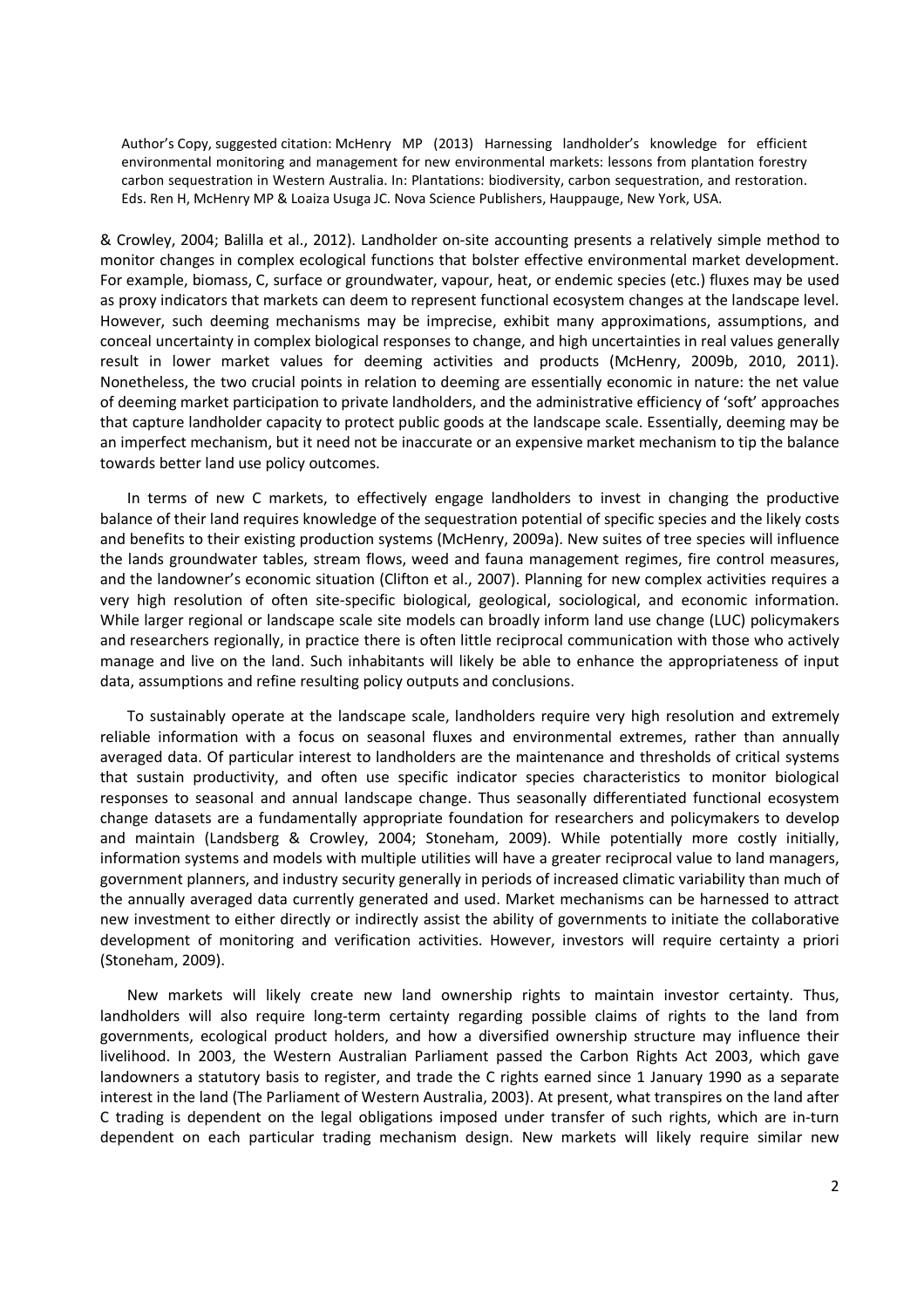property rights, and will thus require a similar legislative basis, although the monitoring and verification regimes will likely require much additional but complimentary ecological input data. While quality datasets enable the development of stable and sustained markets with a high level of transparency, such datasets require an additional level of resolution, transparency, and efficiency in combining regional models and onsite verification than is available today. However, analogous developments have enabled the development of C markets, which with augmentation, may be a suitable foundation for various ecological markets.

#### **The Interface Between C Models and On-Site Verification**

The development of the Australian National Carbon Accounting System (NCAS) was required to decrease uncertainty, improve transparency, and improve verification of national land use, land-use change, and forestry (LULUCF) assets and fluxes under the United Nations Framework Convention on Climate Change (UNFCCC) and Kyoto Protocol commitments (Australian Greenhouse Office, 1999b, 1999a; Turner et al., 1999; Polglase et al., 2000; Snowdon et al., 2000; Richards, 2001; Australian Greenhouse Office, 2002; Furby, 2002; Furby & Woodgate, 2002; Paul et al., 2002; Richards et al., 2002; Booth et al., 2003; Australian Greenhouse Office, 2005b, 2005a). The NCAS methodology was developed to be more rigorous than the minimum requirements of the Intergovernmental Panel on Climate Change (IPCC) guidelines for forest C monitoring. The IPCC guidelines were based on forests of trees with the potential to reach a minimum of 2 metres in height at maturity, a tree crown cover (or equivalent) of more than 20% and a minimum area of 0.2 ha (Australian Greenhouse Office, 2002, 2005b). To quantify the total amount of C in woody tissue both the volume and density of tissue must be known (Ilic et al., 2000). (See Table 1 for an example of vegetative class partitioning and density data).

| Vegetation                                | Stem |       |      |       | Branches Bark Leaves Coarse Root Fine Root |      | <b>Wood Density</b><br>(DMkg $m^3$ ) |
|-------------------------------------------|------|-------|------|-------|--------------------------------------------|------|--------------------------------------|
|                                           |      |       |      |       |                                            |      |                                      |
| Eucalyptus Tall Open Forests              | 0.67 | 0.09  | 0.10 | 0.02  | 0.03                                       | 0.08 | 550                                  |
| Eucalyptus Open Forest                    | 0.65 | 0.07  | 0.07 | 0.01  | 0.05                                       | 0.15 | 625                                  |
| Eucalyptus Low Open Forest                | 0.45 | 0.12  | 0.10 | 0.02  | 0.05                                       | 0.25 | 550                                  |
| Eucalyptus Woodland                       | 0.36 | 0.15  | 0.10 | 0.02  | 0.06                                       | 0.31 | 890                                  |
| Acacia Forest and Woodland                | 0.36 | 0.15  | 0.10 | 0.02  | 0.06                                       | 0.31 | 940                                  |
| Callitris Forest and Woodland             | 0.36 | 0.15  | 0.10 | 0.02  | 0.06                                       | 0.31 | 650                                  |
| Casuarina Forest and Woodland             | 0.36 | 0.15  | 0.10 | 0.02  | 0.06                                       | 0.31 | 860                                  |
| Melaleuca Forest and Woodland             | 0.36 | 0.15  | 0.10 | 0.02  | 0.06                                       | 0.31 | 660                                  |
| Other Forest and Woodland                 | 0.36 | 0.15  | 0.10 | 0.02  | 0.06                                       | 0.31 | 800                                  |
| Tropical Eucalyptus Woodland/Grassland    | 0.36 | 0.16  | 0.10 | 0.02  | 0.06                                       | 0.30 | 830                                  |
| Eucalyptus Open Woodland                  | 0.36 | 0.15  | 0.10 | 0.02  | 0.06                                       | 0.31 | 890                                  |
| Acacia Open Woodland                      | 0.22 | 0.165 | 0.10 | 0.025 | 0.07                                       | 0.42 | 940                                  |
| Mallee Woodland and Shrubland             | 0.22 | 0.165 | 0.10 | 0.025 | 0.07                                       | 0.42 | 1060                                 |
| Low Closed Forest and Close Shrubland     | 0.22 | 0.165 | 0.10 | 0.025 | 0.07                                       | 0.42 | 1000                                 |
| Acacia Shrubland                          | 0.22 | 0.165 | 0.00 | 0.025 | 0.07                                       | 0.42 | 940                                  |
| <b>Other Shrublands</b>                   | 0.22 | 0.165 | 0.10 | 0.025 | 0.07                                       | 0.42 | 940                                  |
| Heath                                     | 0.00 | 0.30  | 0.18 | 0.03  | 0.07                                       | 0.42 | 900                                  |
| Chenopod Shrub, Samphire Shrub & Forbland | 0.00 | 0.30  | 0.18 | 0.03  | 0.07                                       | 0.42 | 900                                  |
| Unclassified Native Vegetation            | 0.39 | 0.14  | 0.09 | 0.02  | 0.06                                       | 0.30 | 780                                  |

**Table 1. Partitioning of biomass and wood density values by major vegetation group class. Source: (Australian Greenhouse Office, 2002).** 

The NCAS is based on resource inventories, site specific studies, multi-temporal remote sensing, and sequential modelling land cover change, LUC, soil type, forest type, management, climate, biomass growth, and litter inputs to scenario projections of the C balance of LUC projects, or at the national level (Booth et al., 2003; Australian Greenhouse Office, 2005b). The NCAS includes C quantification verification, which is based on the Full Carbon Accounting Model (FullCAM), that provides a 25 m grid resolution of C fluxes over monthly time steps (Richards, 2001; Australian Greenhouse Office, 2002; Booth et al., 2003; Australian Greenhouse Office, 2005b, 2006). FullCAM is capable of C accounting for afforestation, reforestation,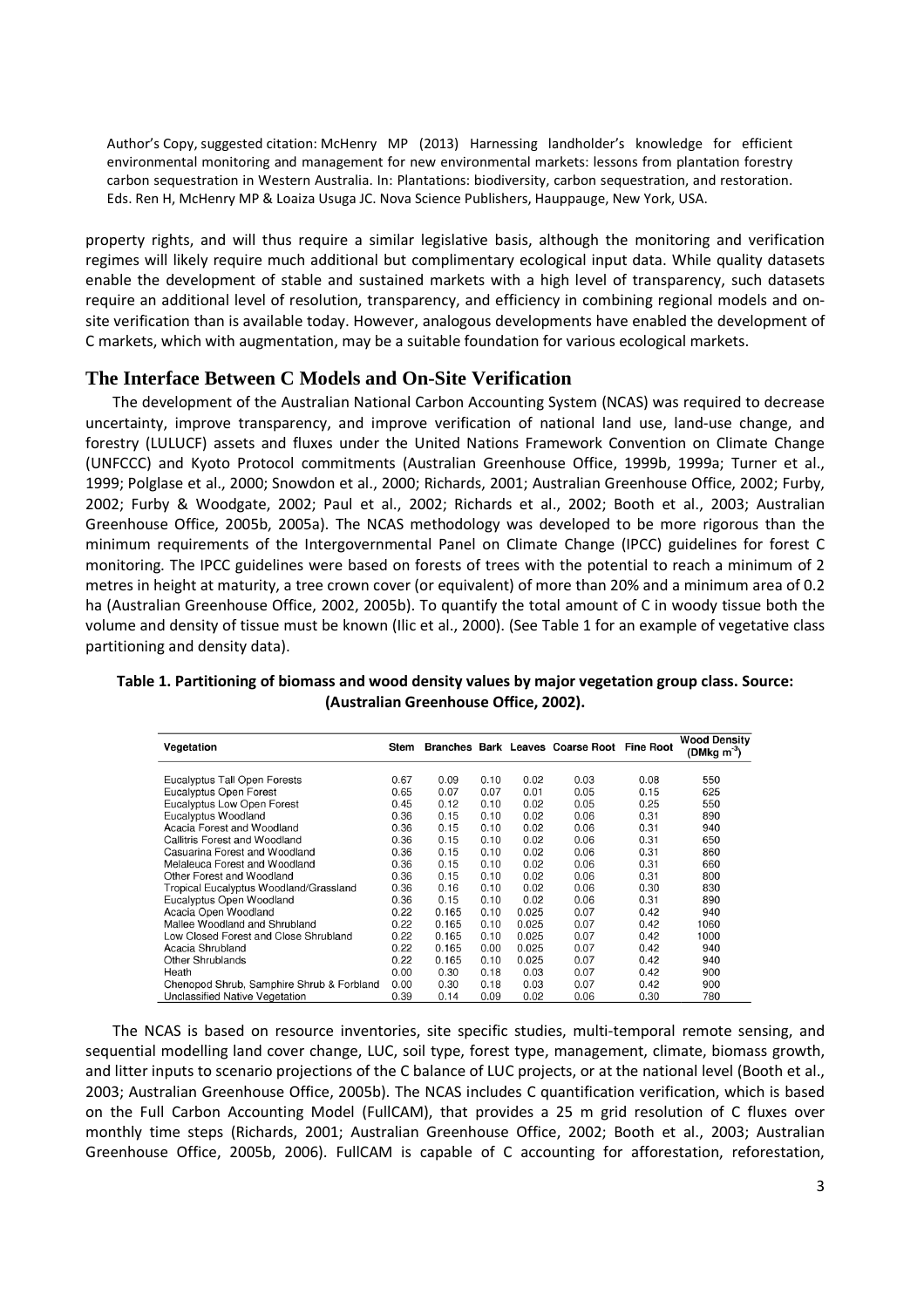revegetation, and deforestation, as well as agroforestry systems, and is comprised of a combination of Excelbased accounting tools that model biological processes. Many of the model parameters are user-defined to reflect land management decisions and rates of C transfer between pools, or the atmosphere (Richards, 2001). The various modelled biological processes include land cover change, land use and management, climate input, crop growth and plant parameters, biomass stock and growth incremements, tree parameters, forest parameters, soil C, and the model framework (Australian Greenhouse Office, 2002, 2005b). The five sub-models incorporated into FullCAM are 3-PG (forest physiological growth model), CAMFor (forest C accounting model), CAMAg (cropping and grazing C accounting model), GENDEC (microbial decomposition model), and the Roth-C (soil C model) (Richards, 2001; Australian Greenhouse Office, 2002). The CAMFor component assists C accounting and projections by calculating the C flows associated with forest and tree stand changes, and also any wood product harvesting activities (Brack et al., 2002; Brack & Richards, 2002). CAMFor converts annual changes in stem wood using parametrics that approximate annual changes in tree components alongside C content. The parametrics of importance are stem wood density and the variation of other tree components relative to the stem, which vary with species, age, size, and on-site conditions (Booth et al., 2003). Growth in the bark, branch, leaf, twig and root pools are modelled as an age dependent increase relative to stem growth (Brack & Richards, 2002). FullCAM incorporates these and other biological processes in relation to biogeographic information in the FullCAM database (Booth et al., 2003).

To generate emissions and removals estimates for reforestation projects, a component of the NCAS, the Carbon Accounting Toolbox (NCAT) was collaboratively developed by the Australian Greenhouse Office, CSIRO, and the Australian National University. NCAT uses the same data and models as the NCAS to generate net GHG removals and emission estimates without requiring input data relating to stem volume and wood density. Thus, forest entities using NCAT only require forest data such as tree species, years of establishment, thinning measures, rotation intervals and any fertiliser applications as input data. While the Australian Government does not yet prescribe the use of the NCAT, they do recommend its use for forestry C emission and removal modelling to utilise the continually updated climate, management activity, remote sensing, soil data, and forest type databases (Department of Climate Change, 2008). Crucially, much of this updating incorporates on-site assessment, as it is important that local data sets are not solely reliant on satellite imagery as to limit interpretive errors. The on-site data greatly increases image interpretation and validation of remote sensing results (Furby & Woodgate, 2002; Clifton et al., 2007).

#### **On-site Verification to Improve Model Effectiveness**

Some on-site measurement methods are expensive, but accurate, while others are inexpensive and less accurate. Remote sensing is one relatively inaccurate method, but has the advantage of being inexpensive (Richards et al., 2002). Physiological models based on remote sensing require relatively expensive field calibration from a network of quality audited permanent plots (Australian Greenhouse Office, 1999a; Turner et al., 1999; Richards, 2001; Richards et al., 2002). Researching economically efficient means to calibrate and verify models through longitudinally maintained site-specific plot data sets is an important area for policymakers to facilitate. The temporal distinction between calibration and verification practices and data enable a longer term comprehension of changes in ecosystems from historically continuous data. One serious gap in environmental inventories for verification and calibration purposes relates to the dearth of private land information held in the public sphere. This restricts the reliability of the increasingly important land use policy (Richards, 2001).

Development of systems such as the NCAS are undertaken recognising the imperfect nature of the input data and the output. The system focuses on functional aggregated accuracy and objectivity rather than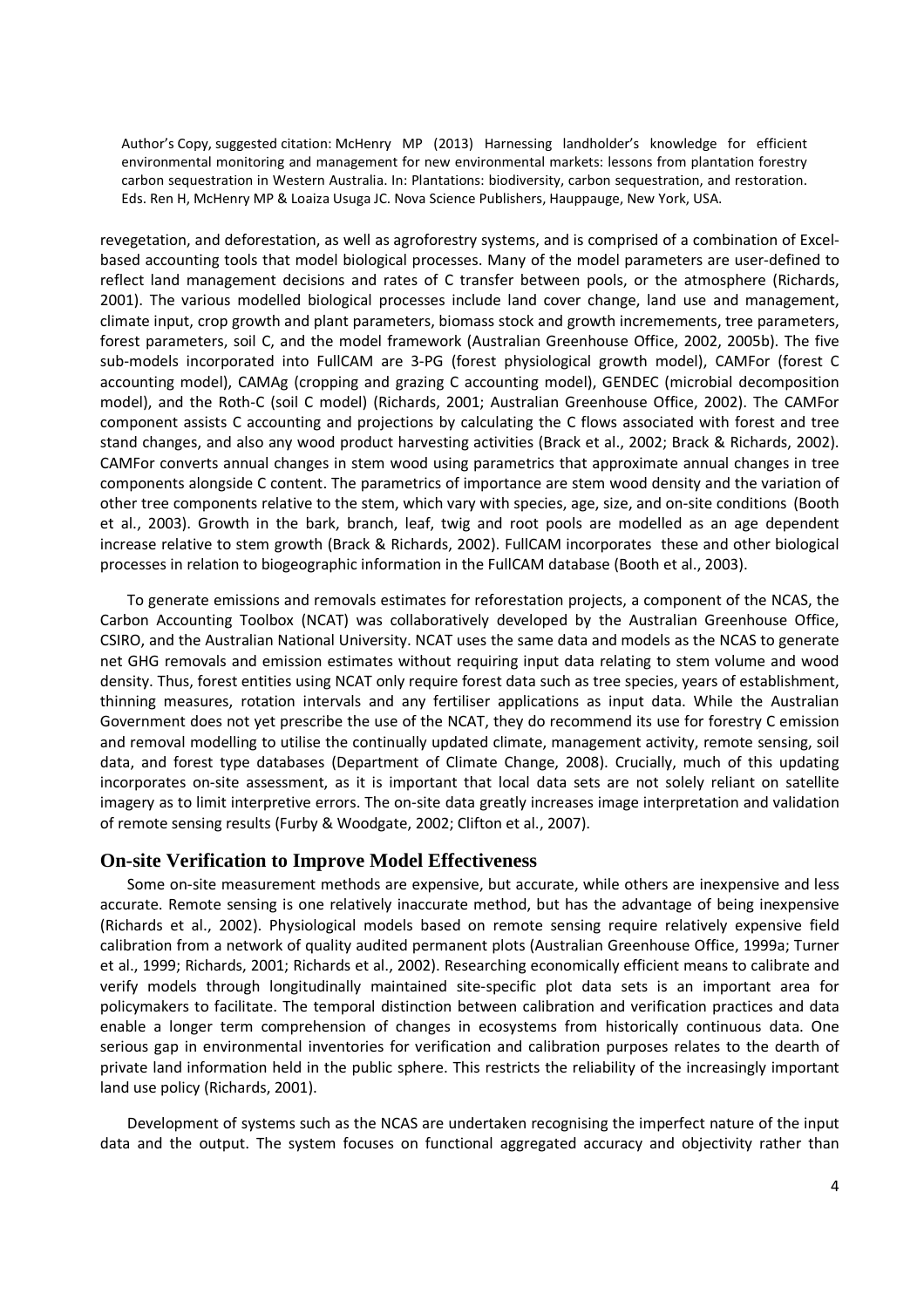attempt to pursue an ultimate level of precision of biomass growth (Australian Greenhouse Office, 2002). The net primary productivity (NPP) of forests is the rate at which solar energy is converted to biomass, and its quantification is essentially the objective of such models. Destructive sampling is one method of determining NPP, and while it is suitable for individual plots of grass and shrub vegetation, it is rarely used for forest ecosystems (Snowdon et al., 2002; Kesteven et al., 2004). There are two basic methods for destructively estimating aboveground biomass of individual trees: the complete harvest method, and; the partial harvest methods (Snowdon et al., 2002). However, determining the biomass and C in standing, unharvested trees is accomplished by using calculations that model the tree components such as stems, crowns, roots and tops for different sizes, ages and tree spacing (Australian Greenhouse Office, 1999a; Ritzon & Sochacki, 2002; Bi et al., 2004). Using easily measured tree characteristics to estimate tree biomass is called allometry, and thousands of allometric equations for individual species in specific areas have been developed using slightly different methods (Australian Greenhouse Office, 1999a; Eamus et al., 2000; Richards et al., 2002; Specht & West, 2003; Bi et al., 2004).

#### **Allometrics and Expansion Factors: Utility and Limitations for New Markets**

Allometric equations are an important technique to estimate tree and forest biomass and sufficient information is available to estimate growth rates for forests (Australian Greenhouse Office, 1999a; Turner et al., 1999; Richards et al., 2002). Relatively few allometric equations are required to adequately describe the aboveground biomass of some vegetation types, especially where one or two species dominate site basal area (the cross sectional area of trees in a forest in m<sup>2</sup> ha<sup>-1</sup>) (Australian Greenhouse Office, 1999a; Richards et al., 2002). On-site sampling of basal area tree height, and volume are currently used to refine NCAS estimates of mature forest and regrowth of various ages (Australian Greenhouse Office, 1999a, 2006). Basal area is often recommended as a standard measure for allometric equations as it was often the only forestry variable recorded (Richards et al., 2002). Aboveground biomass can be estimated from stand basal areas using ratios established for major Australian forest types (Australian Greenhouse Office, 2006). However, basal area only allometric equations are less useful than those that incorporate diameter at breast height (DBH) measurement (Richards et al., 2002). Stem diameter can include DBH, or DBHOB (diameter at breast height over bark), which are generally 130 cm from the ground unless stated otherwise (Brokaw & Thompson, 2000; Eamus et al., 2000; Keith et al., 2000; Snowdon et al., 2002; Zianis & Mancuccini, 2004). If possible all diameter measurements should be undertaken for both over and under the bark. This can either be undertaken by removing the bark, or using a bark depth gauge to estimate the under bark diameter. One use of measuring stem diameters both over and under the bark is to estimate dry weight of dead trees and also to determine biomass information about the bark itself. It is possible to get a good indication (generally within 2% difference) of stem bark thickness by measuring only two opposite points on the stem. Other common stem measurements are diameters at 10 cm ( $d_{10}$ ) and 30 cm ( $d_{30}$ ), which are used for small trees or shrubs prone to forking. When there is more than one stem on the sample tree, calculating the diameter of a circle of area equal to the sum of the cross-section areas of all stems at the same height is known as the diameter equivalent  $(d_e)$  (Snowdon et al., 2002). Average biomass estimates across a wide range of sites can be adequately estimated when using two variables, such as height and stem diameter for specific species and their sizes (Snowdon et al., 2000). Tree height estimation on standing trees commonly use trigonometric or hypsometers at right angles from any lean with two measurements from the opposite side of the tree (Snowdon et al., 2002).

A study by Ritzon and Sochacki (2002) developed a model for predicting the biomass and C for *Pinus pinaster* (Maritime pine) in the southwest of WA. This included destructive sampling of trees aged between 1 and 47 years to determine dry matter biomass and C content to develop allometric equations. Similar to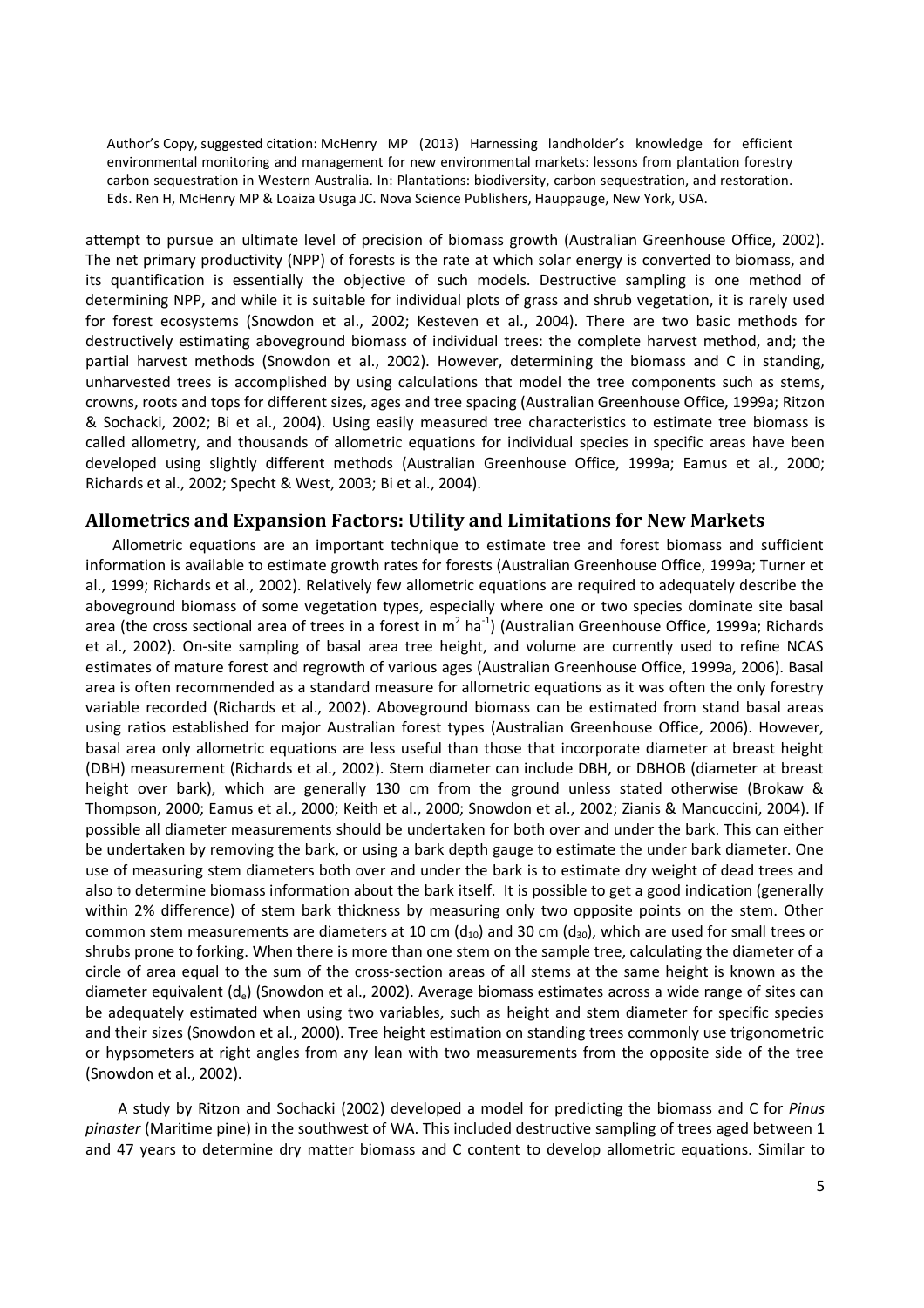comparable research, the study found that the aboveground biomass of the tree contained very close to 50% C and the belowground tree mass C content was around 48%, and that using more than one measurement provided the most reliable allometric estimations (Ritzon & Sochacki, 2002). They developed equations that predicted biomass and C for each component of the Maritime pines adequate for various management practices, such as pruned for sawlogs, unpruned single paddock trees, or grown in a windbreak.

The fundamental importance of biomass estimation for C and other ecological markets necessitates a comprehensive suite of predictive equations for landscapes and species (Australian Greenhouse Office, 1999a). It is possible to find simple linear allometric equations of the form Y = a + *b*D, where *a* and *b* are the scaling coefficients, Y the total aboveground tree dry biomass or tree height, and D is the DBH (See Table 2 and Figure 1). However, the most commonly used form for biomass studies is M = aD<sup>b</sup> (Zianis & Mancuccini, 2004). The variability of M is largely related to variability of D measurement, while values of *a* and *b* vary with species, stand age, site, climate, and stand density. As the relationship between M and D corresponds well to a power function, the raw data is usually transformed logarithmically (Zianis & Mancuccini, 2004). (See Table 3 for a list of logarithmically transformed linear allometric equations). Coefficients *a* and *b* are usually determined by least-square regression of log-transformed data for DBH, and M measured from destructive sampling (Eamus et al., 2000; Zianis & Mancuccini, 2004).

| Table 2. Linear regressions of the form $Y = a + bD$ tables to estimate physical attributes of 10 four year old |
|-----------------------------------------------------------------------------------------------------------------|
| Eucalyptus astringens (Brown Mallet) trees using DBHOB measurements. Source: (Eamus et al., 2000).              |

| <b>Y</b> Value          | D Value <sup>1</sup> | a         | b      | R    | P Value  |
|-------------------------|----------------------|-----------|--------|------|----------|
|                         |                      |           |        |      |          |
| Stem (kg)               | DBHOB (m)            | $-2.5999$ | 206.16 | 0.84 | < 0.0001 |
| Height (m)              | DBHOB (m)            | 1.6300    | 70.924 | 0.87 | < 0.0001 |
| Branches and fruit (kg) | DBHOB (m)            | $-0.6967$ | 65.47  | 0.69 | < 0.0018 |
| Leaves (kg)             | DBHOB (m)            | $-0.4723$ | 82.01  | 0.77 | < 0.0005 |
| Total biomass (kg)      | DBHOB (m)            | -3.770    | 353.65 | 0.83 | < 0.0001 |

<sup>1</sup> DBHOB is diameter at breast height over bark.

Unfortunately, there are fundamental issues with much of the available allometric data and collection methods. Uncorrected estimates of biomass derived from least squares regression on logarithmically transformed data should not be used to estimate biomass as they seriously underestimate biomass without correction factors (Eamus et al., 2000). If available, correction factors allows landholders to accurately quantify tree biomass from allometric equations by measuring the relevant variables in the equations, such as the DBH (Eamus et al., 2000; Bi et al., 2004). However, without correction factors biomass is likely to be underestimated due to the DBH being relatively large and being skewed by the antilogarithmic transformation<sup>1</sup> (Eamus et al., 2000). The primary untransformed data is of much greater utility to landholders and new markets, although very little original data exists, and/or is available. Furthermore, allometric equations technically only apply to the forest stand where they were derived, and equations will likely be unsuitable outside of the tree species, tree size class, and the region of which they were obtained (Snowdon et al., 2000; Richards et al., 2002). Despite these fundamental limitations, the primary source of error with available biomass estimation equations derives from regression analyses. Statistical comparisons

1

 $<sup>1</sup>$  Research by Eamus et al. (2000) includes a useful overview of allometric correction factors.</sup>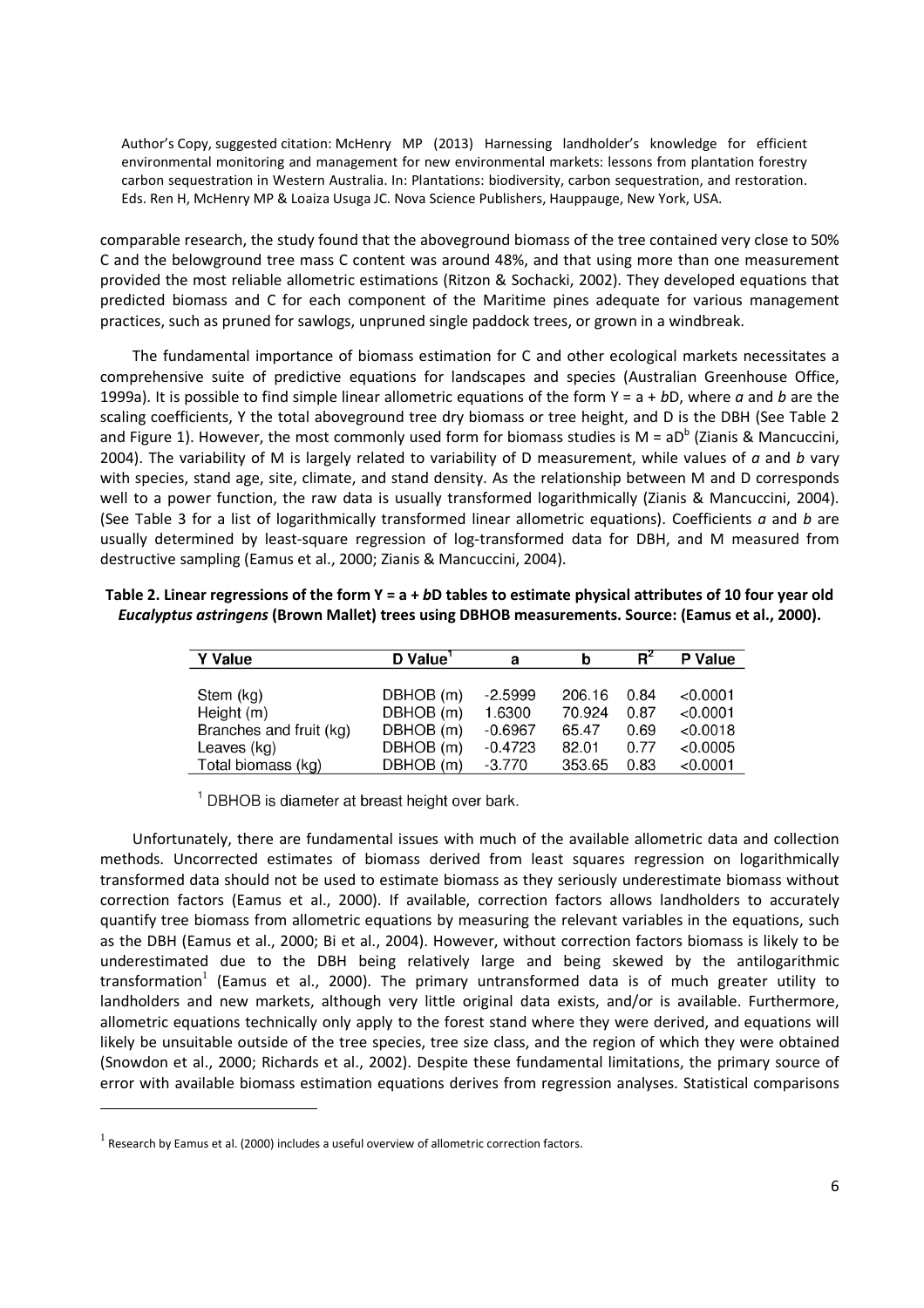and the combination of equations is constrained by a lack of standard mathematical form, differences in independent variables, lack of statistical transformation information, and deficiency in details of the original data (Australian Greenhouse Office, 1999a).

For larger areas of trees there are a range of what are called 'expansion factors', which are used with sample results to more accurately determine biomass and sequestration of larger numbers of trees in accordance with NCAS protocols (Snowdon et al., 2002). Expansion data assist accurate useful for modelling when the location and volumes are known, and must be of sufficient detail, which may impinge on commercial sensitivities (Australian Greenhouse Office, 1999a). Expansion factors vary according to species, canopy cover, region (etc.) (Australian Greenhouse Office, 1999a; Furby, 2002). There are also differences between commercial forest and unmanaged forests in terms of allometric regression expansion factors (Australian Greenhouse Office, 1999b). These differences in land use should be reflected by differences in allometric and expansion factor data. However, the main source of error in upscaling biomass estimates using expansion factors relates to the number and adequacy of sampled representative plots and the level of natural heterogeneity of particular forest species (Australian Greenhouse Office, 1999a). Conversion of measurements to total forest biomass requires wood density measurements and expansion factors that account for the stem as a proportion of the total tree including stem, bark, branches, twigs, leaves and root data (Australian Greenhouse Office, 1999a; Keith et al., 2000). Non-destructive sampling methods at a site commonly entails removing 0.12 cm increment core from 110 cm aboveground to ascertain whole tree density. The assessment of wood density also requires the recording of the location, altitude, age, and species of the tree, the height of the tree and sample points, diameter over bark at the sampling point, compass direction of the sample, median and seasonal distribution of rainfall, soil type, and a measure of site quality (Ilic et al., 2000). Such details are rarely available, especially in primary form, free from statistical transformation.



**Figure 1. Linear regression functions derived from 30** *Eucalyptus astringens* **(Brown Mallet) trees of four and twenty years of age to approximate height (m) from DBHOB (m).**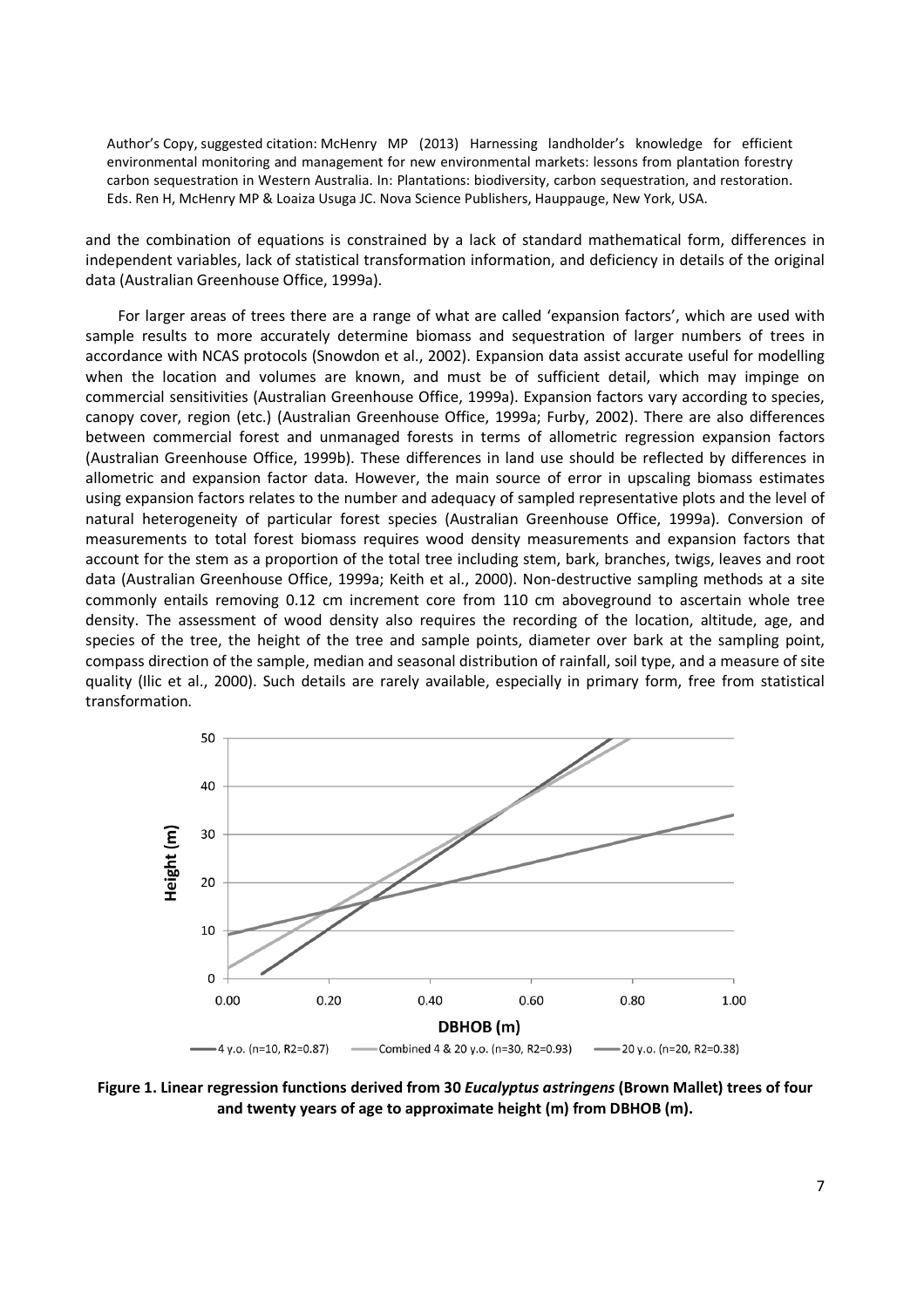#### **Table 3. Selected available regression analyses of the form** *ln***(M) = a\****ln***(DBH)+b of tree species grown in WA. Source: (Eamus et al., 2000).**

 $\overline{1}$ 

| Name                         | <b>Common Name</b>    | <b>DBH Details</b>                                                                                                        | <b>DBH Range</b> | 3 | ω                              | 0                              | 굇                    | Author(s)                                                                                                                                                                                                                                                                                                                                                                                                          |
|------------------------------|-----------------------|---------------------------------------------------------------------------------------------------------------------------|------------------|---|--------------------------------|--------------------------------|----------------------|--------------------------------------------------------------------------------------------------------------------------------------------------------------------------------------------------------------------------------------------------------------------------------------------------------------------------------------------------------------------------------------------------------------------|
|                              |                       |                                                                                                                           |                  |   |                                |                                |                      |                                                                                                                                                                                                                                                                                                                                                                                                                    |
| Eucalyptus marginata         | Jarrah                | RG<br>(kg) DBH<br>$f$ (cm)                                                                                                |                  |   |                                | -3.680                         | 0.994                | Hingston et al. (1981                                                                                                                                                                                                                                                                                                                                                                                              |
| Corymbia calophylla          | Marri                 | (kg) DBH (cm)                                                                                                             |                  |   | 2 2 2<br>2 2 2<br>2 2 2        | -3.370                         | 286'0                |                                                                                                                                                                                                                                                                                                                                                                                                                    |
| Banksia grandis              | Bull Banksia          | 99<br>(kg) DBH (cm)                                                                                                       |                  |   |                                | -2.260                         | 0.96                 | Hingston et al. (1981)<br>Hingston et al. (1981)<br>Grove (1998)                                                                                                                                                                                                                                                                                                                                                   |
| Eucalyptus diversicolor      | Karri                 | BH (cm) at 30cm height                                                                                                    |                  |   |                                |                                | 66.0                 |                                                                                                                                                                                                                                                                                                                                                                                                                    |
| Eucalyptus diversicolor      | Karri                 | (cm) at 130cm height                                                                                                      |                  |   |                                | 4.501<br>5.146<br>4.998        | 66.0                 |                                                                                                                                                                                                                                                                                                                                                                                                                    |
| Bossiaea laidlawiana         | Waterbush subsp       | (cm) at 30cm height                                                                                                       |                  |   |                                |                                |                      |                                                                                                                                                                                                                                                                                                                                                                                                                    |
| Bossiaea laidlawiana         | Waterbush subsp       | (cm) at 130cm heigh                                                                                                       |                  |   |                                | 4.268                          |                      |                                                                                                                                                                                                                                                                                                                                                                                                                    |
| rymalium spathulatum         | √arri Hazel           | 应<br>(un)<br>) at 30cm height                                                                                             |                  |   |                                |                                |                      |                                                                                                                                                                                                                                                                                                                                                                                                                    |
| rymalium spathulatum         | Karri Haze            | ₫<br>(cm) at 30cm height                                                                                                  |                  |   | 212222222<br>12222222<br>22222 | 4.284<br>3.849<br>4.187        | 0:00<br>0:00<br>0:00 |                                                                                                                                                                                                                                                                                                                                                                                                                    |
| Chlorilaena quercitolia      | Karri Oak             | (cm) at 3cm height                                                                                                        |                  |   | 2.665                          |                                | 96.0                 |                                                                                                                                                                                                                                                                                                                                                                                                                    |
| asiopetalum floribundum      | <b>Free Flowering</b> | (cm) at 3cm height                                                                                                        |                  |   | 2.663                          | 4.267                          | 0.98                 |                                                                                                                                                                                                                                                                                                                                                                                                                    |
| Imelea clavata               | Rope Banjine          | 贡<br>(cm) at 3cm heigh                                                                                                    |                  |   | 3.146                          | 3.027                          | 0.98                 |                                                                                                                                                                                                                                                                                                                                                                                                                    |
| Acacia pulchella             | Prickly Moses         | PBH (cm) at 3cm height                                                                                                    |                  |   | 2.992                          | 4.445                          | <b>26.0</b>          |                                                                                                                                                                                                                                                                                                                                                                                                                    |
| Hibbertia cuneiformis        | Cutleat Hibbertia     | <b>/BH</b> (cm) at 3cm height                                                                                             |                  |   | 2.681                          | 3.591                          | 0.93                 |                                                                                                                                                                                                                                                                                                                                                                                                                    |
| Corymbia maculata site A     | Spotted Gum           | AG (kg) DBHOB (cm)                                                                                                        | 2-24.5           |   | 2.47                           | $\frac{1}{2}$ is $\frac{1}{2}$ | 0.95<br>0.98         | Ward and Pickersgill<br>$\begin{array}{l} \text{Gerove} \; (1998) \\ \text{Gerove} \; (1998) \\ \text{Gerove} \; (1998) \\ \text{Gerove} \; (1998) \\ \text{Gerove} \; (1998) \\ \text{Gerove} \; (1998) \\ \text{Gerove} \; (1998) \\ \text{Gerove} \; (1998) \\ \text{Gerove} \; (1998) \\ \text{Gerove} \; (1998) \\ \text{Gerove} \; (1998) \\ \text{Gerove} \; (1998) \\ \text{Grezo} \; (1998) \\ \text{Gre$ |
| Corymbia maculata site B     | Spotted Gum           | A&BG (kg) DBHOB (cm)                                                                                                      | 2.0-11.5         |   | $^{18}$                        |                                |                      |                                                                                                                                                                                                                                                                                                                                                                                                                    |
| Eucalyptus resinitera site A | Red Mahogany          | AG (kg) DBHOB (cm)                                                                                                        |                  |   | 2.44                           | -2.54                          | <b>2.97</b>          |                                                                                                                                                                                                                                                                                                                                                                                                                    |
| Eucalyptus resinifera site   | Red Mahogany          | DBH (cm)                                                                                                                  | 2.0-11.5         |   | 1.74                           | $0 - 1$<br>$0 - 2$<br>$0 - 3$  | 0.98<br>0.99         | Ward and Pickersgill (1985;<br>Ward and Pickersgill (1985;<br>Ward and Pickersgill (1985;                                                                                                                                                                                                                                                                                                                          |
| Corymbia calophylla site     | Marri                 | DBH (cm                                                                                                                   |                  |   | 2.04                           |                                |                      | Ward and Pickersgill (1985                                                                                                                                                                                                                                                                                                                                                                                         |
| Corymbia calophylla site     | Marri                 | DBH<br>(cm                                                                                                                |                  |   | $-64$                          |                                | 680                  | Ward and Pickersgill (1985                                                                                                                                                                                                                                                                                                                                                                                         |
|                              |                       | AG is aboveground, A&BG is above and belowground, DBH is diameter at breast height, DBHOB is diameter at breast height ov |                  |   |                                |                                |                      | er bark.                                                                                                                                                                                                                                                                                                                                                                                                           |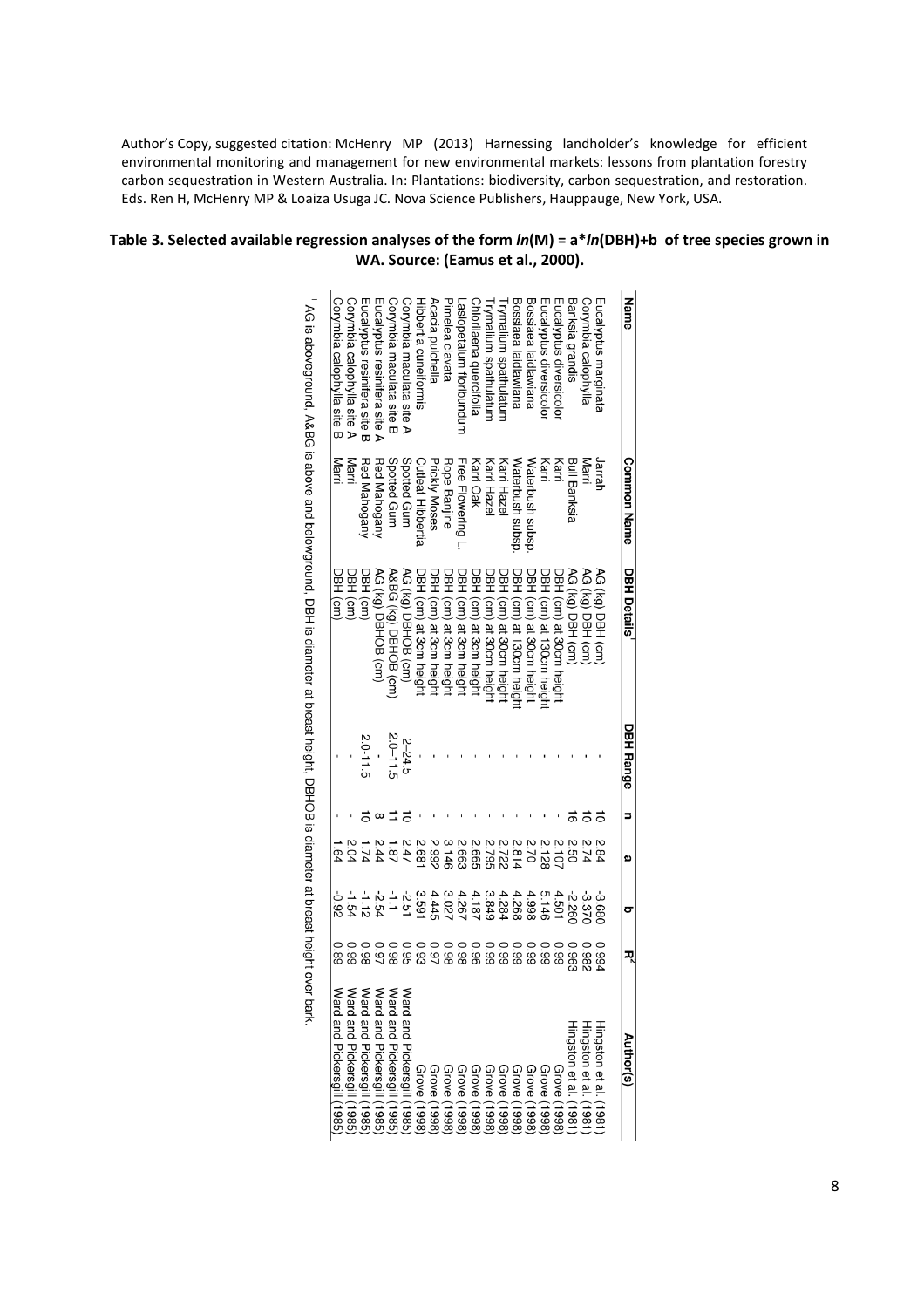#### **Carbon Content and Complexities in Belowground Biomass Estimation**

Biomass estimates are converted to C by applying C factors, and in contrast to allometrics and expansion factors, turn out to be remarkably consistent between species and regions (Australian Greenhouse Office, 2006). (Table 4 shows general C content and turnover rates). Australian research by Gifford (2000a) found that overall C contents of all tree tissues and species was 50%, while leaves exhibit slightly higher C content of 52.8%, and leaf litter C content was 54.3%. Gifford recommended for when a single %C value is required to represent all aboveground components of all species, a value of 50±2% be used. When leaves were analysed separately a value of 53±2% be adopted, and for Australian native species, a value of 50±2% for woody components is appropriate. Deep wood near the centre of the trunk exhibited around 2% higher C contents than sapwood due to lower mineral contents (Gifford, 2000a). Gifford (2000b) also obtained an averaged value for the C content of coarse wood root of 49±1%, based on an analysis of 23 species. The range of these 23 species was 46.7 to 51.2%. When a continental value for forest roots including fine roots, 48±2% is suggested, and when a single figure is required that represents the C content of all woody components above and belowground (including branches and coarse roots), 49±2% is suggested. Significantly, there is often less variability between tree species than between tissues (Gifford, 2000b). While carbon factors themselves add little uncertainty to C estimates, the errors of biomass carried through assessments remain the greatest source of uncertainty.

| Table 4. Carbon contents and annual turnover rates of tree components. Source: (Eamus et al., 2000; |
|-----------------------------------------------------------------------------------------------------|
| Australian Greenhouse Office, 2002).                                                                |

| <b>Tree Component</b> | <b>Dry Matter Carbon Content</b> | <b>Component Turnover Rate</b> |
|-----------------------|----------------------------------|--------------------------------|
| Leaves and Twigs      | 0.52                             | 0.0470                         |
| <b>Branches</b>       | 0.47                             | 0.0056                         |
| Bark                  | 0.49                             | 0.0083                         |
| Stem                  | 0.50                             | -                              |
| Coarse Roots          | 0.50                             | 0.0560                         |
| Fine Roots            | 0.48                             | 0.1042                         |

Biomass estimation through allometric relationships can be complicated by seasonal and annual variability in NPP, unique underground vegetative structures, harvesting, fire, or unusual environmental conditions (Turner et al., 1999). In mallee vegetation (low growing, multi-stemmed Eucalypt species) individual lignotubers may be very large and coppicing or fire can stimulate lignotuber growth as the tissues grow and the lignotuber merges with the stem base (Kalin Arroyo et al., 1995; Snowdon et al., 2002). In southern Australia, the soil water holding capacity over the period in summer and autumn (December to May), often determines the growth and survival of trees (Hingston et al., 1998). In water limited regions the relationship between age and biomass may not be strong due to the opportunistic growth rate of vegetation in the more arid systems (Turner et al., 1999; Van Vreeswyk et al., 2004). As root biomass growth patterns generally reflect water availability, sampling for minimum root biomass should correspond to the driest period of the year and vice versa (Snowdon et al., 2002). Species and regional variability will undoubtedly require on-site sampling to refine estimations for many forest and ecological market requirements. This is especially so in relation to belowground biomass, often estimated using 'root-to-shoot' (RS) ratios (Australian Greenhouse Office, 1999a; Turner et al., 1999; Richards et al., 2002).

RS ratios are used to estimate belowground biomass from aboveground data (Australian Greenhouse Office, 2006). The availability and resolution of appropriate RS ratio allometric equations and expansion factors will determine both the costs and the accuracy of total biomass measurement and estimation.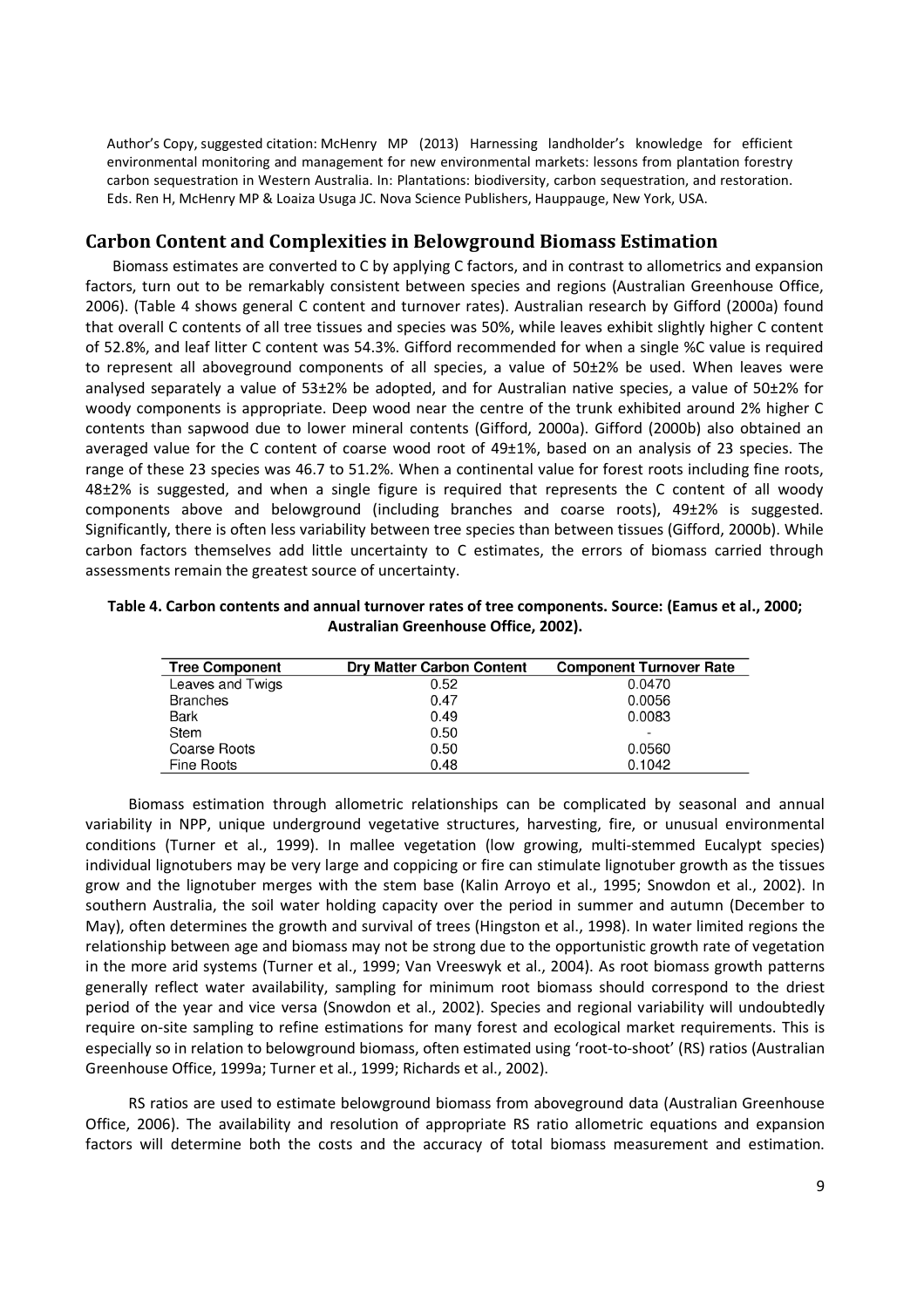Unfortunately, there is variable availability of allometrics and expansion factor details for RS ratios and for larger trees over 50 cm DBH (Australian Greenhouse Office, 1999a; Richards et al., 2002). Australian native species are renowned for their high variability of RS ratios within and between forest types, which is attributable to species, age, soil and climate (etc.) conditions (Snowdon et al., 2000; Richards et al., 2002). Temporal variations in fine root biomass for *Eucalyptus marginata* (Jarrah) forests in Western Australia can vary up to four-fold between summer and winter months, which is around 20% of the total root biomass (McKenzie et al., 2000; Snowdon et al., 2002). This complexity is also compounded by the relationship between above and belowground biomass from fires, coppicing, and seasonal variation (Snowdon et al., 2002).

#### **Management Complexities and Opportunities for Integrating Local Knowledge**

There is also a paucity of data regarding Australian tree harvest characteristics in privately managed forests and environmental plantings. As fuelwood is often sourced from state forests, obtaining data regarding these activities can only occur at the retail and landholder level (Australian Greenhouse Office, 1999a). These woody C flows into various product classes and physical residence times needs be quantified, as the total net Australian pool of C sequestered as wood in the national housing stock alone is estimated to be around 10 MtC (Australian Greenhouse Office, 1999a; Jaakko Poyry Consulting, 2000). As policymakers seek to refine the accuracy and precision of national C accounting, there is likely to be a growing need for reliable data of this nature, and its collection will require the involvement of both researchers and local landholders (Australian Greenhouse Office, 1999a). Regional information of this nature can also be used to calculate the energy available for use in the expanding renewable energy markets in relation to woodheater demand, for cofiring in conventional generators, or the growing market for small bioenergy units cogenerating useful electricity and heat in regional areas (McHenry, 2009a).

In relation to environmental markets attributed to vegetative management, identifying the timing and implementation of any land use activity will likely require very detailed biological modelling, especially when concerning fire management. This quantification will require both the concurrent agents of change, and the separated impact of change to be determined (Richards, 2001). However, modelling data in inappropriately high resolutions may presume a sense of false precision for market participants, and a balance between market value, transparency, and practicality should evolve (Australian Greenhouse Office, 1999a).The most likely form that individual landholders will be able to take part in future environmental markets will be through 'pooling'. In a similar manner to supply market quantities of niche products, or more recently, C pooling involves combining a number of small registered areas in order to generate sufficient marketable product volume to obtain a positive return by sharing costs of technical measurement, certification and marketing of the credits (The CRC for Greenhouse Accounting & Tony Beck Consulting Services Pty Ltd, 2003; McHenry, 2012a).

Documented evidence required to establish eligibility of C sequestration projects generally include restrictions on land uses where the project resides, a regime of maintenance for ongoing compliance, and a risk management strategy (Independent Pricing and Regulatory Tribunal, 2008). Aerial photographs or satellite imagery with on-site data are required as a bare minimum to enable landowners to register land use and land management changes. Accredited forestry sequestration activities and verification are often allowed to be undertaken roughly every five years, with a corresponding credit for each period. C assessments are calculated using models consistent with a corresponding standard, and sometimes include an appropriate uncertainty analysis. Uncertainty analyses are often used to reduce the final amount to ensure a conservative estimate (The New South Wales Government, 2005). Vegetation that involves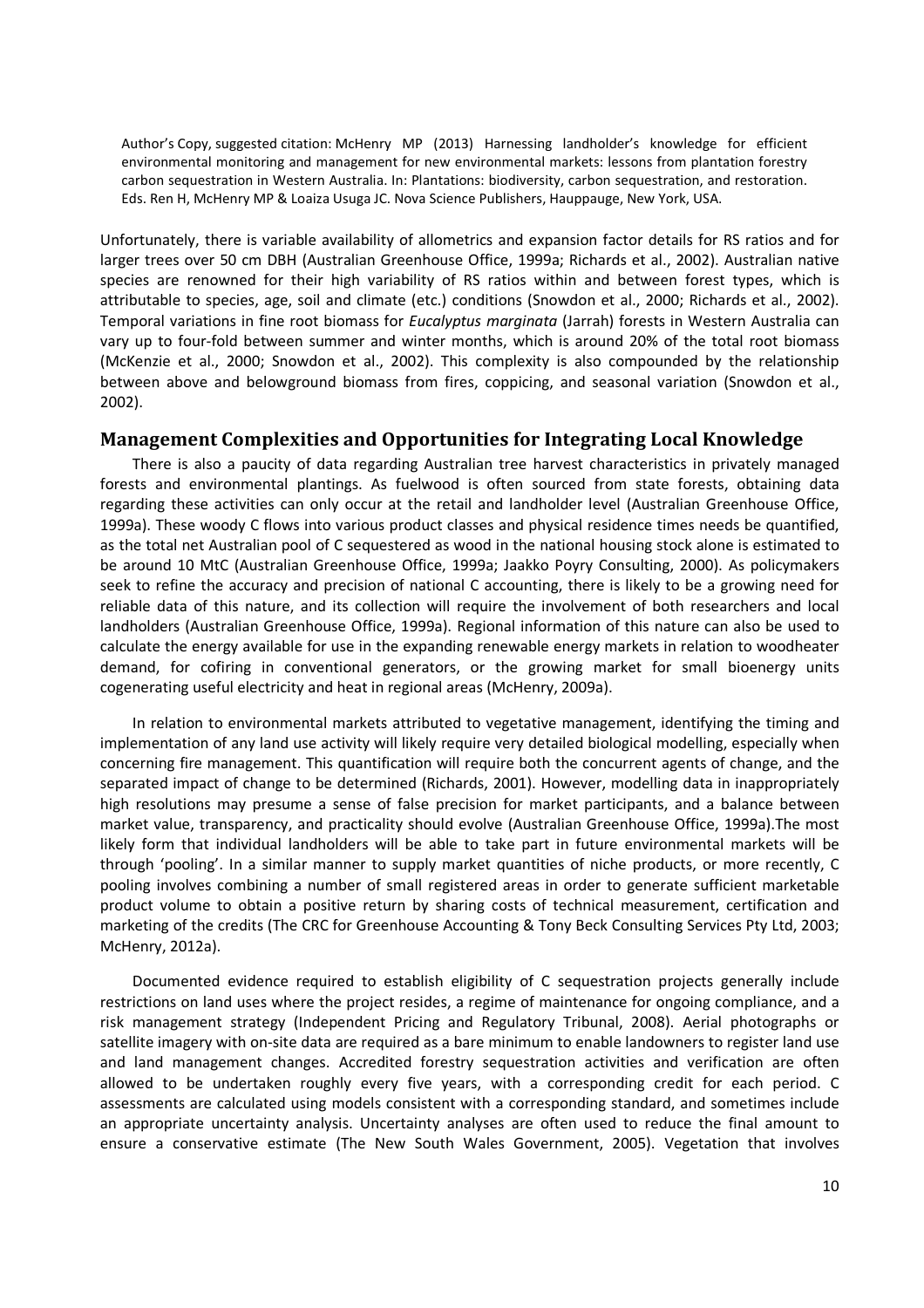rotational harvesting at some point requires a more sophisticated C modelling and accounting system than simple conservation plantings. Eligible certificate creation for rotational harvesting usually requires C stocks never to fall below the threshold of certificates created (Independent Pricing and Regulatory Tribunal, 2008).

#### **Environmental and Land-Use Change Policy Ambiguity**

The final forest C offset rules that will apply in Australia's climate change mitigation policies are yet to be determined. The Commonwealth Government has indicated its intention to review the development of longer term arrangements (The New South Wales Government, 2008). The previously proposed CPRS White Paper stated that offsetting will be likely allowed from sectors outside C policies (Cosier et al., 2009), and this is likely to be the approach followed by successor policies. As the agricultural sector will likely be excluded from the C policy liabilities, landholders will be eligible to create C offsets for captured sectors. Landholders, certain leaseholders and C property rights holders can apply to become accredited forest entities, which will be published by any scheme regulator. To be eligible for the first Kyoto Protocol (KP) commitment period permit entitlements, forests were to be registered before 1 January 2013 (Cosier et al., 2009).

There is likely to be continued developments occurring in the creation on new forest and ecological management markets, of which have some precedence in the KP requirements for LULUCF inclusion into national inventories. The COP 13 in Copenhagen secured further interest in market mechanisms to improve forest management under the Reducing Emissions from Deforestation and Forest Degradation in Developing Countries (UN-REDD Programme). Forest management is defined as "a system of practices for stewardship and use of forest land aimed at fulfilling relevant ecological (including biological diversity), economic and social functions of the forest in a sustainable manner" (United Nations Framework Convention on Climate Change, 2002) p 58. The KP's Article 3.4 includes the option of accounting for forest management, revegetation, cropland management, and grazing land management to be included in national targets. Of particular interest in Australia is ecological market developments relating to grazed woodlands and rangelands, which are accounted under the Grazing Lands component of Article 3.4 (Richards, 2001). As Australia currently chooses not to account for article 3.4 emissions, there is a possibility that some of these management activities will become involved in future markets under international frameworks. Thus, it is only logical to compile and develop monitoring and quantitative methods of proxy ecological indicators of such expanding management and conservation policies in addition to simply biomass and C NPP. It is interesting to contrast how far land use policies have come in Australia over a relatively short space of time. This may also be a source of concern to landholders seeking to undertake long-term commitments, as Australian policymakers, even in the same jurisdiction, have tended to provide little consistency over time (McHenry, 2012a).

#### **Lessons Learned From History: Land-use Market Risks**

The WA Government's Conditional Purchase (CP) crown land release scheme was first introduced in early WA settlement, but was reinvigorated in 1961 and continued until 1982. Each property in the CP scheme was purchased for only around 35 cents per ha (in 2010 Australian dollars), which included the government provision of land surveys, road access, and telephone services. This attracted many unfamiliar with land management to implement the minimum conditions of the CP scheme, which were to clear two-thirds of the property and fence the boundary within a given period. This resulted in high rates of farm failure, and a resultant over-clearing from successful neighbours to recover costs of overextending themselves by acquiring the failed properties. Despite the known soil, biodiversity, productivity losses and associated salinity issues at the time, the amount of clearing facilitated by the WA Government between 1980 and 1990 in four significant bioregions totalled between 80,000 and 160,000 ha each year (Australian Greenhouse Office,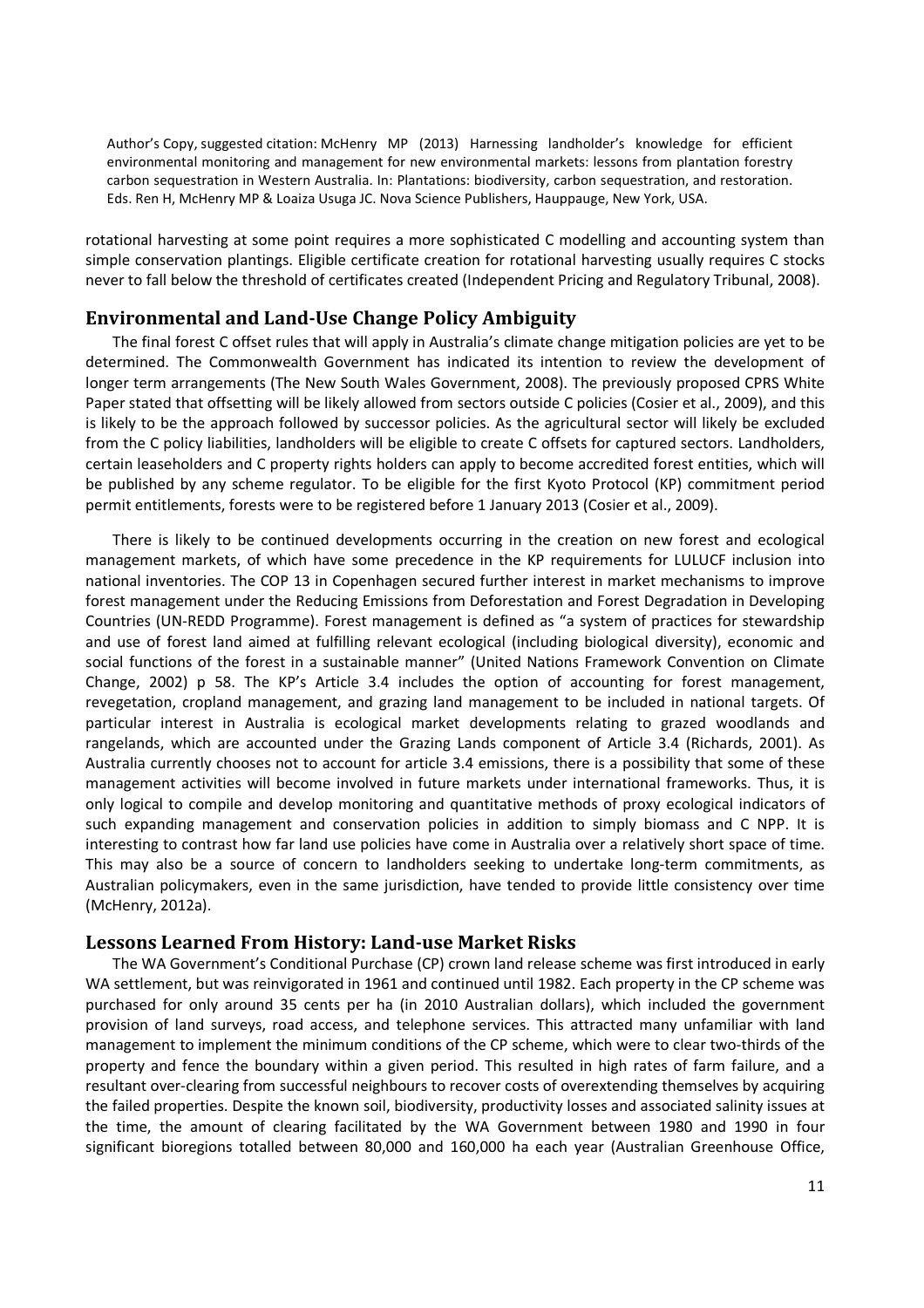2000). (Table 5) The combined impact of government land development schemes, tax incentives and easy finance lead to a scarcity of uncleared arable land. Thus, native vegetation clearing policies were replaced by staunch clearing control legislation. The WA Government policy now favours conservation and a greater landholder involvement (Australian Greenhouse Office, 2000; Van Vreeswyk et al., 2004).

| <b>IBRA</b> region | Estimated clearing (ha yr <sup>-1</sup> ) |
|--------------------|-------------------------------------------|
|                    |                                           |
| Wheatbelt          | $10,000 - 20,000$                         |
| South-eastern      | $50,000 - 100,000$                        |
| Coastal            | $10,000 - 20,000$                         |
| South-western      | $10,000 - 20,000$                         |
| Total              | $80,000 - 160,000$                        |

| Table 5. Clearing in four significant Biogeographic regions (IBRA) between 1980 and 1990. Source: |
|---------------------------------------------------------------------------------------------------|
| (Australian Greenhouse Office, 2000).                                                             |

### **Environmental Market Development Guidance from Carbon Market Land-Use Experience**

An indication of the order of value of future environmental markets can be approximated by expected values for C sequestration. The Cooperative Research Centre for Greenhouse Accounting (CRCGA) undertook a case study of the profitability of 'C farming' in Western Australia. The CRCGA used a 60 year discounted cashflow analysis that included the commercial wood products produced, the additional potential value of C, and the administration and other costs associated with C forestry. The study combined the local government regional data for average productivity per ha with a forestry project analysis to obtain an 'operating return per effective ha' for landholders engaging in a C sequestration activities. The results for the high rainfall areas (900 mm of annual rainfall) were encouraging with Australian dollars (AUD) 10 per tonne C credits supplementing the net present value (NPV) timber income by 16% for a *Eucalyptus globulus* (blue gum) plantation, 62% for a *Eucalyptus saligna* (Sydney blue gum) plantation, and AUD560 ha<sup>-1</sup> for unidentified native forest species revegetation (The CRC for Greenhouse Accounting & Tony Beck Consulting Services Pty Ltd, 2003). However, the range of monitoring, verification and certification cost estimates for C farming from some selected studies show the great variability in potential expenditures. Specht and West (2003) included information on the likely costs associated with a sampling program of the type required for C trading using professional measurements teams. To achieve the required level of sequestration confidence on the 350 ha of estates would require assessment of around 150 tree plots and 80 soil sites. This would cost around AUD5,000 or AUD240 ha<sup>-1</sup>, which included the team's accommodation costs (Specht & West, 2003). However, the CRCGA chose in their modelling that an appropriate cost would be in the range of AUD12.50 ha<sup>-1</sup> per analysis. Whatever C accounting costs become, they will need to be assessed every five years, or at the start and end of each commitment period (Booth et al., 2003; The CRC for Greenhouse Accounting & Tony Beck Consulting Services Pty Ltd., 2003). The CRCGA study stated that while the C price is AUD5 to AUD10 tCO<sub>2</sub>-e, it is not profitable to establish C sinks in their own right anywhere in WA. At AUD15 tCO<sub>2</sub>-e the CRCGA found it would be profitable to establish trees for conventional timber products and C, even across the highly productive agricultural lands in Great Southern and into the Southwest regions, only when the cost of land is not taken into account. The study concluded that C farming/forestry activities could not compete commercially with current landholder activities, but may be complementary to such activities or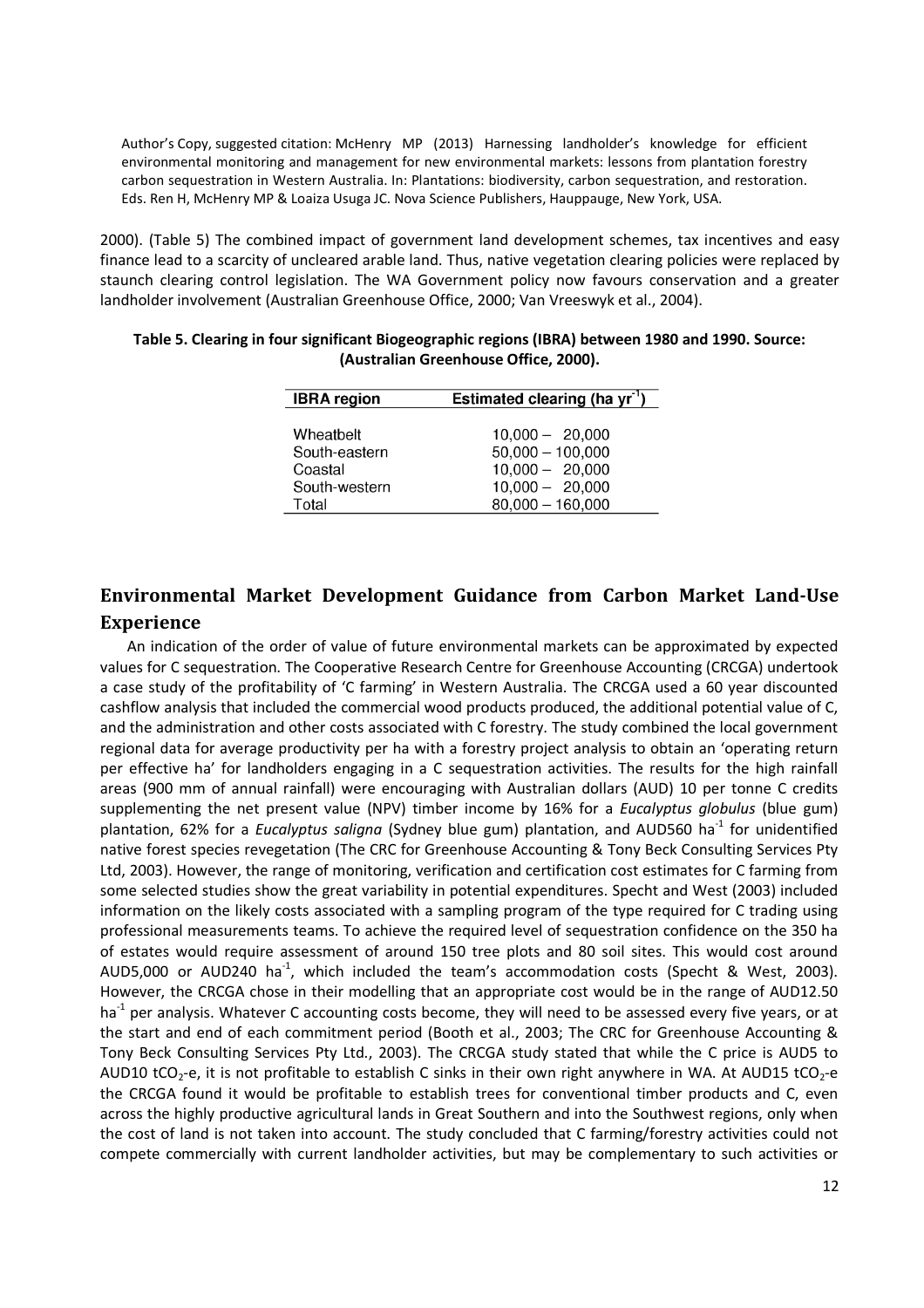offset potential losses from establishment costs of windbreaks and revegetation (The CRC for Greenhouse Accounting & Tony Beck Consulting Services Pty Ltd., 2003). Effectively achieving this complementarily will require low C accounting costs, an intimate knowledge of the land, and its productive potential (McHenry, 2013).

#### **Biological Complexity and Environmental Markets Using a Forestry Example**

At the landscape scale, soil types, soil texture, local topography, water availability and the condition and exposure of individual trees influence many aspects of vegetative NPP (Kort & Turnok, 1999). Open-spaced trees are subjected to greater mechanical wind stress and respond by increasing the thickness of stems, branches, and particularly the root system (Ritzon & Sochacki, 2002). The proportion of total tree biomass in roots is generally between 30 - 50% of aboveground biomass (Kort & Turnok, 1999). However, it is known that planting trees in higher densities, such as in a windbreak or plantations, reduce the percentage of tree biomass in root systems. The amount of aboveground biomass also increases as the trees age relative to the biomass in roots. This is more pronounced with open spaced trees than close-spaced trees (Ritzon & Sochacki, 2002). For reasons of practicality, estimating the biomass of smaller shrubby plants is best related to shelterbelt volume; as the space occupied by the total leaf area available for photosynthesis is independent of the number of trees in the windbreak because the lateral growth is limited by their neighbours (Kort & Turnok, 1999).

Additional intricacies discovered by site analyses are the variability of soil organic C (SOC) below plantations and adjacent land. Short-term declines in SOC following LUC from pasture to plantation in wetter regions requires landholders and modellers to account for these losses in particular bioregions. The SOC levels would be expected to recover and possibly exceed the pre-plantation level (Kirschbaum, 2000; Specht & West, 2003). Such assumptions require on-site verification to refine models that aggregate data for market mechanisms and formal accounts, such as Australia's National Greenhouse Gas Inventory (NGGI) (Brack & Richards, 2002; Booth et al., 2003).

There are significant biological complexities in establishing large vegetative stocks for new markets which are poorly understood by markets and current biometric models. Although external to any C market transaction, negative environmental consequences may occur in relation to water availability in sensitive catchments due to large reforestation activities consuming sizeable quantities of water (Department of Climate Change, 2008; Cosier et al., 2009; McHenry, 2012b). This will require estimation, planning and management by local and state governments if such activities are projected to become widespread within their planning horizons. The development of transparent mechanisms to quantify the performance of activities will be crucial.

All biological conservation-based projects are subject to additional market risk, but are also impacted by physical risks associated with fire, drought, or pests, which must be reasonably accounted for (The CRC for Greenhouse Accounting & Tony Beck Consulting Services Pty Ltd., 2003). Compounding these issues are the policy change concerns for landholders, including permanence issues arising from participation in conservation activities, most of which are likely to be around 100 years or even permanently on titles or leases (Booth et al., 2003; The CRC for Greenhouse Accounting & Tony Beck Consulting Services Pty Ltd., 2003; Independent Pricing and Regulatory Tribunal, 2008). The risks of limiting future management options is crucial for landholders, which may result in future compensation payments to carbon rights holders if contractual obligations are annulled by landholders (if this is possible) in addition to associated transaction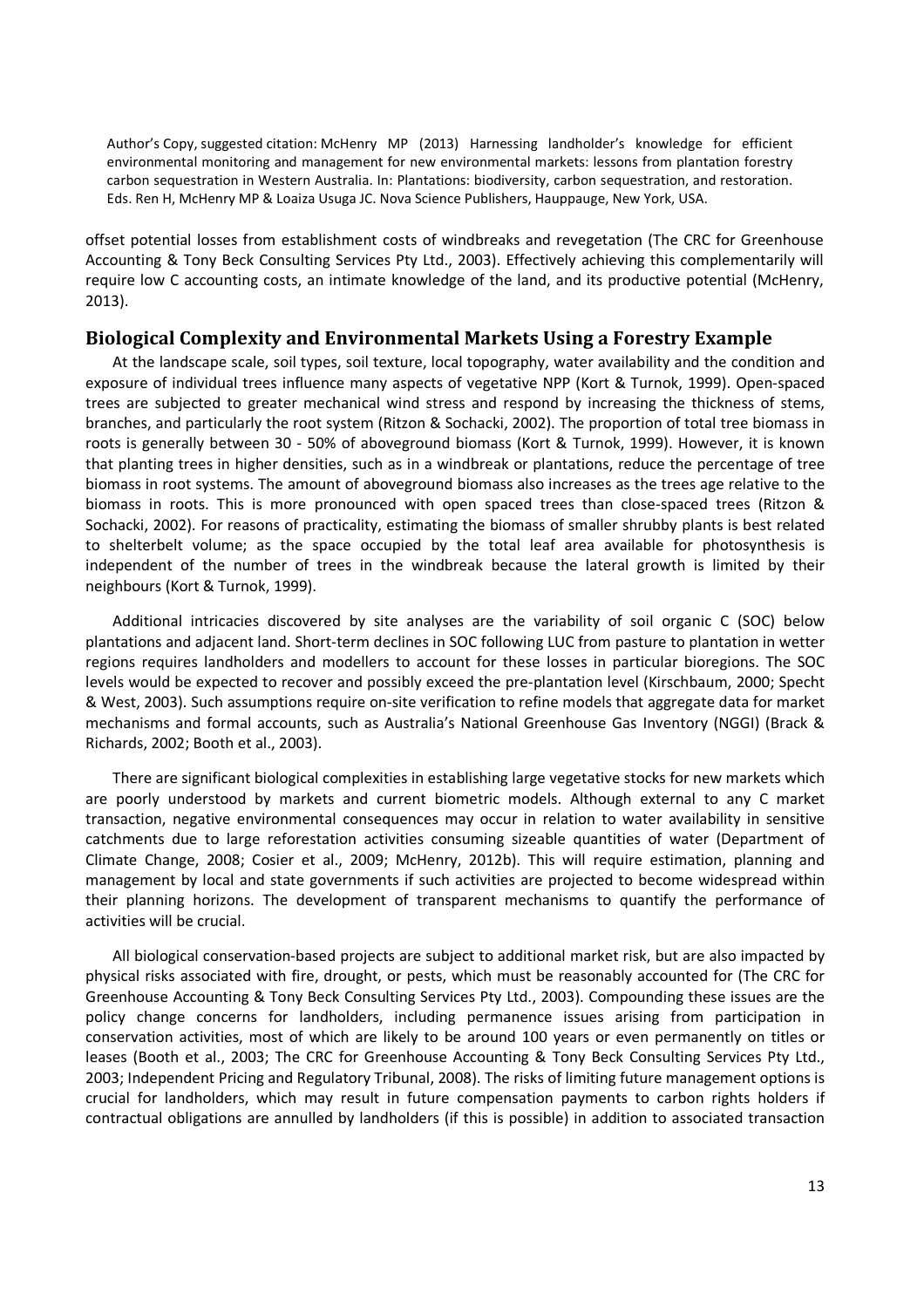costs (Booth et al., 2003; The CRC for Greenhouse Accounting & Tony Beck Consulting Services Pty Ltd., 2003).

#### **Conclusion**

The integration of high accuracy on-site vegetative and ecological data into landscape and macro-scale land monitoring models will enable new market mechanisms that internalise environmental externalities from land management activities by providing both accurate and precise on-site accounting and verification. This approach has the potential to achieve several efficiencies including new skilled conservation jobs in remote areas, reduced capital and infrastructure duplication for on-site environmental monitoring, streamlined government administration and research ancillary expenses, locally appropriate conservation activities that are sustained over time, and direct communication between landholders, academic institutions, and land management policymakers.

Striking an operative balance between the accuracy of market product value, the genuine value of onground activities, and the associated market administrative and monitoring costs will necessitate on-site activities on both private and government lands. Policymakers should be aware that landholders, due to their relationship with the land, generally hold the majority of high resolution data regarding the efficacy and nuances of particular land use and management alternatives (Stoneham, 2009). Experience has shown that land management activities undertaken by governments or external entities in regional areas often underperform, and initiatives are rarely funded sufficiently to be sustained effectively (Van Vreeswyk et al., 2004; Stoneham, 2009). The option of subcontracting landholders who live and work in such regions may be a more effective solution to increasing travel and accommodation costs of centralised contractors. An open relationship between policymakers and landholders will therefore assist the development of appropriate management practices that provide private landholder security, public good protection and enhancement, alongside efficiency in terms of administering limited environmental funding. This will more effectively harness the considerable existing knowledge and capacity in rural, regional, and remote Australia and assist the generation of detailed knowledge of ecosystem functional change.

Pressures from industry expansion, urban encroachments, and conservation objectives on existing regional food production systems and culturally sensitive lands will likely intensify over-time. Improving the interface between landholders and policymakers through rigorous monitoring mechanisms provides a much needed additional communication channel between landholders and those not on the land, but with an external interest in it. With sufficient knowledge and resources, private on-site landholders are often best placed to quantify the productive potential of their land, and develop appropriate and cost-effective management activities. An internalisation of non-monetary land systems can generate a more effective and sustained land management and environmental outcome that do not require acquisition or expensive maintenance regimes by governments. Therefore, it will be prudent for policymakers and researchers to work more transparently with private long-term landholders to maximise benefits and minimise costs from new market opportunities, maintain ecological services, and retain food productive capacity.

#### **References**

Antheaume, N. (2004). Valuing external costs - from theory to practice: implications for full cost environmental accounting. *European Accounting Review,* 13(3), 443-464.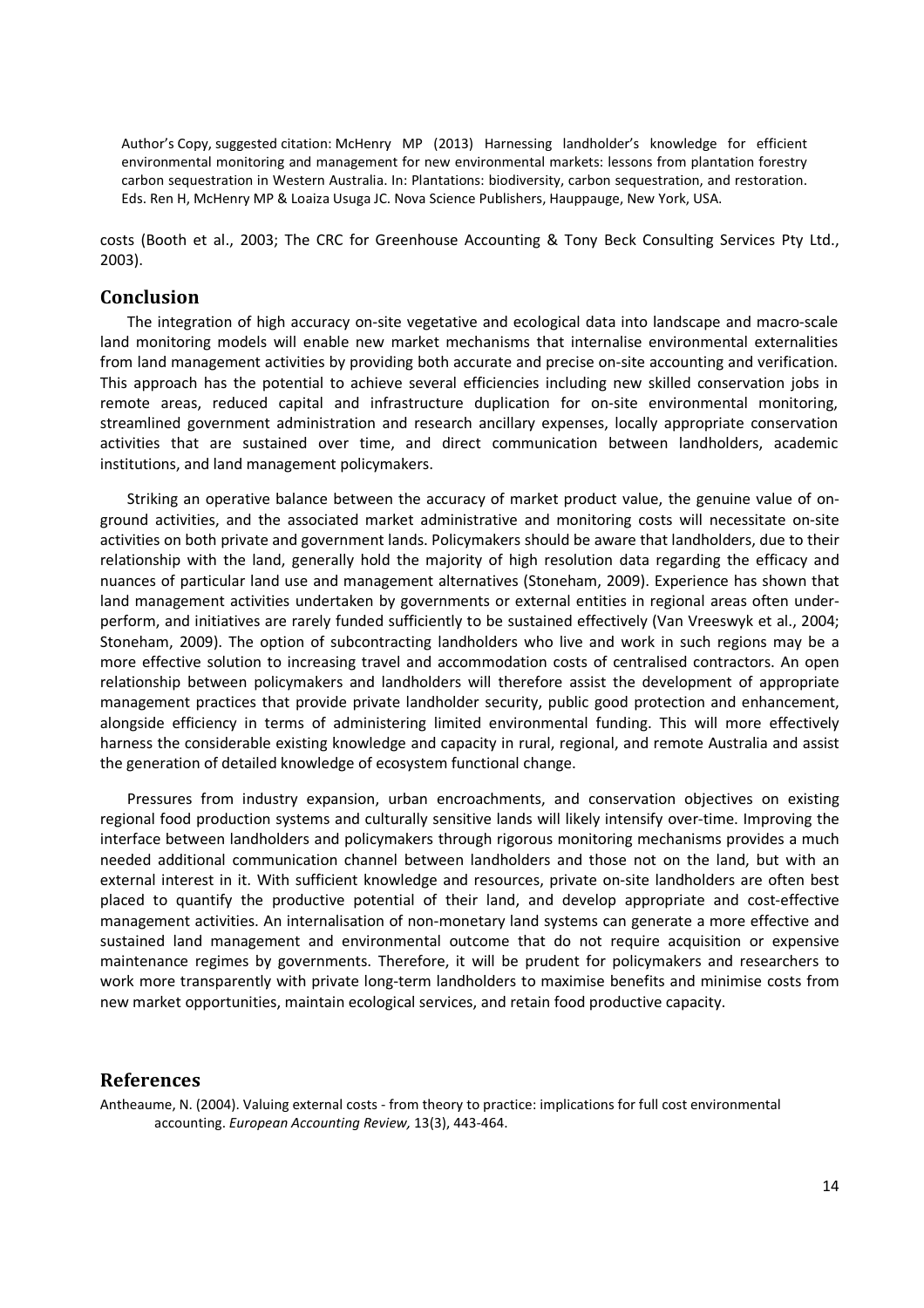- Australian Greenhouse Office. (1999a). *Implementation plan for the 1990 baseline*. Canberra: Australian Greenhouse Office.
- Australian Greenhouse Office. (1999b). *Setting the frame. Part 1: system framework, Part 2: project specification 1990 baseline estimation, land use change and forestry sector*. Canberra: Australian Greenhouse Office.
- Australian Greenhouse Office. (2000). *Land clearing: a social history*. Canberra: Australian Greenhouse Office.
- Australian Greenhouse Office. (2002). *Greenhouse gas emissions from land use change in Australia: an integrated application of the National Carbon Accounting System*. Canberra: Australian Greenhouse Office.
- Australian Greenhouse Office. (2005a). *Development plan 2004-8*. Canberra: Australian Greenhouse Office.
- Australian Greenhouse Office. (2005b). *Greenhouse gas emissions from land use change in Australia: results of the National Carbon Accounting System 1988-2003.* Canberra: Australian Greenhouse Office.
- Australian Greenhouse Office. (2006). *Greenhouse action in regional Australia: Planning forest sink projects a guide to forest sink planning, management and carbon accounting*. Retrieved. from.
- Balilla, V. S., Anwar McHenry, J., McHenry, M. P., Parkinson, R. M., & Banal, D. T. (2012). Aeta Magbukún of Mariveles: traditional Indigenous forest resource use practices and the sustainable economic development challenge in remote Philippine regions. *Journal of Sustainable Forestry,* 31(7), 687-709
- Bi, H., Turner, J., & Lambert, M. J. (2004). Additive biomass equations for native eucalypt forest trees of temperate Australia. *Trees,* 18(4), 467-479.
- Booth, T. H., Kirschbaum, M., Richards, G., Zhang, X. Q., Domrongphol, P., Chittachumnonk, P., Hieu, N. K., Snowdon, P., Paul, K., Polglase, P., Raison, J., Teiveyanathan, T., Waterworth, R., Elliott, A., & Jovanovic, T. (2003, 24 February 2003). *Carbon Accounting in Forests.* Paper presented at the Facilitating International Carbon Accounting in Forests, Canberra.
- Brack, C., Coops, N., Furby, S., James, R., Kesteven, J., Landsberg, J., Raison, J., Richards, G., & Turner, B. (2002). *Report No. 27 - Biomass estimation: approaches for assessment of stocks and stock change*. Canberra: Australian Greenhouse Office.
- Brack, C. L., & Richards, G. P. (2002). Carbon accounting model for forests in Australia. *Environmental Pollution,* 116, 187-194.
- Brokaw, N., & Thompson, J. (2000). The H for DBH. *Forest Ecology and Management,* 129, 89-91.
- Clifton, C., Cossens, B., & McAuley, C. (2007). *Project REM1 A framework for assessing the environmental water*  requirements of groundwater dependent ecosystems report 1 assessment toolbox Kent Town, South Australia: Resource & Environmental Management Pty Ltd.
- Cosier, P., Flannery, T., Harding, R., Karoly, D., Lindenmayer, D., Possingham, H., Purves, R., Saunders, D., Thorn, B., Williiams, J., & Young, M. (2009). *Optimising carbon in the Australian landscape - How to guide the terrestrial carbon market to deliver multiple economic and environmental benefits*: Wentworth Group of Concerned Scientists.
- Department of Climate Change. (2008). *Carbon Pollution Reduction Scheme White Paper: Australia's low pollution future (Volume 1)*. Canberra: Commonwealth of Australia.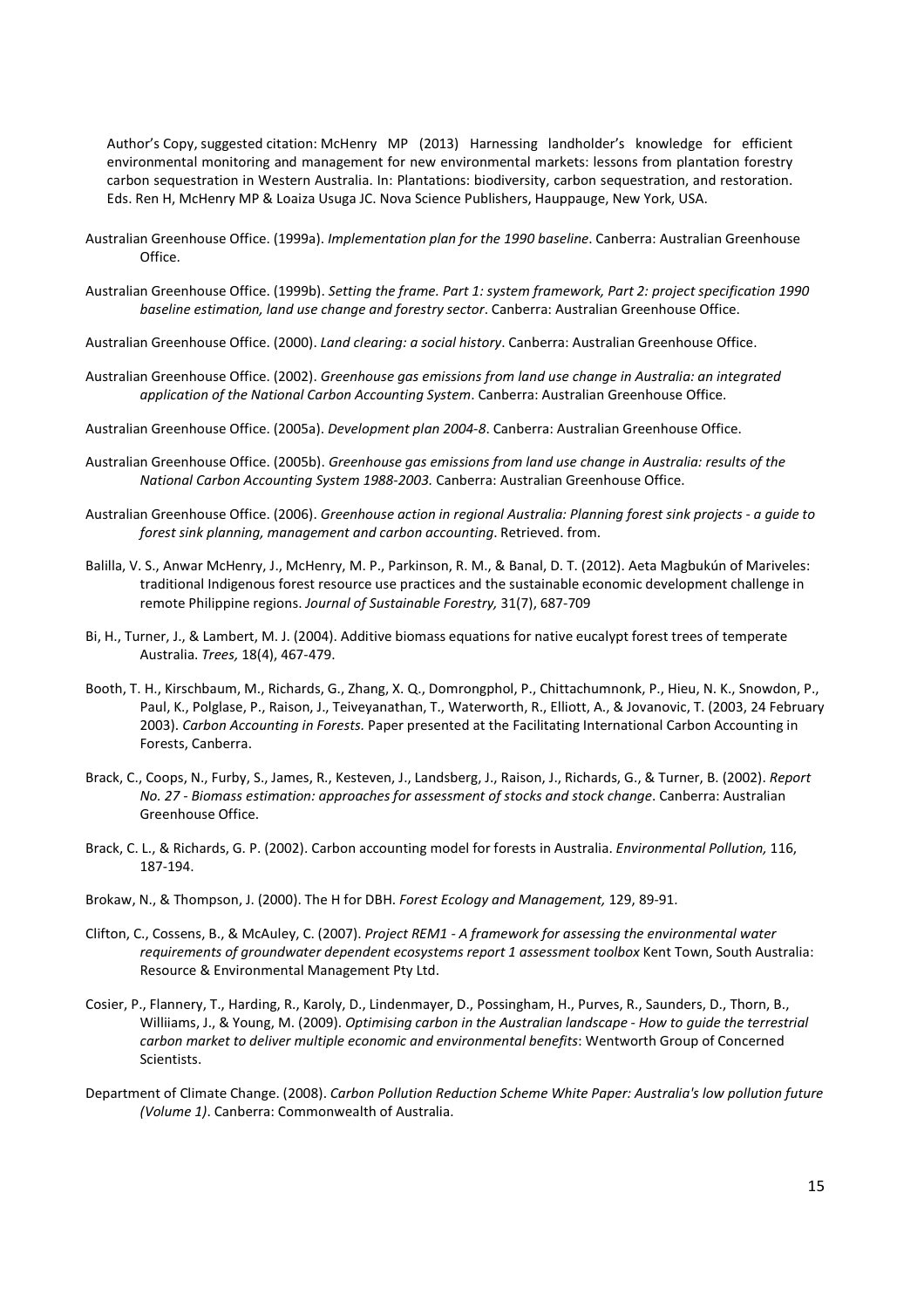- Eamus, D., McGuinnes, K., & Burrows, W. (2000). *Report No. 5a Review of allometric relationships for estimating woody biomass for Queensland, the Northern Territory and Western Australia*. Canberra: Australian Greenhouse Office.
- Fromm, O. (2000). Ecological structure and functions of biodiversity as elements of its total economic value. *Environmental and Resource Economics,* 16, 303-328.
- Furby, S. (2002). *Land cover change: specification for remote sensing analysis*. Canberra: Australian Greenhouse Office.
- Furby, S., & Woodgate, P. (2002). *Remote sensing analysis of land cover change pilot testing of techniques*. Canberra: Australian Greenhouse Office.
- Gifford, R. G. (2000a). *Carbon content of woody roots revised analysis and a comparison with woody shoot components*. Canberra: Australian Greenhouse Office.
- Gifford, R. M. (2000b). *Carbon contents of above-ground tissues of forest and woodland trees*. Canberra: Australian Greenhouse Office.
- Griffiths, B. S., Ritz, K., Bardgett, R. D., Cook, R., Christensen, S., Ekelund, F., Sorensen, S. J., Baath, E., Bloem, J., de Ruiter, P. C., Dolfing, J., & Nicolardot, B. (2000). Ecosystem response of pasture soil communities to fumigationinduced microbial diversity reductions: an examination of the biodiversity - ecosystem function relationship. *Oikos,* 90, 279-294.
- Hingston FJ, Galbraith JH, & Dimmock GM. (1998). Application of the process-based model BIOMASS to Eucalyptus globulus subsp. globulus plantations on ex-farmland in south western Australia - I. Water use by trees and assessing risk of losses due to drought. *Forest Ecology and Management,* 106, 141-156.
- Ilic, J., Boland, D., McDonald, M., Downes, G., & Blakemore, P. (2000). *Wood density phase 1 state of knowledge*. Canberra: Australian Greenhouse Office.
- Independent Pricing and Regulatory Tribunal. (2008). Compliance and operation of the NSW Greenhouse Gas Reduction Scheme 2007. Retrieved 19 October, 2009, from http://www.greenhousegas.nsw.gov.au/documents/SchRep07.pdf
- Jaakko Poyry Consulting. (2000). *Analysis of wood product accounting options for the National Carbon Accounting System*. Canberra: Australian Greenhouse Office.
- Kalin Arroyo, M. T., Zedler, P. H., & Fox, M. D. (1995). *Ecology and biogeography of mediterranean ecosystems in Chile, California, and Australia*. New York, USA: Springer-Verlag.
- Keith, H., Barrett, D., & Keenan, R. (2000). *Report No. 5b Review of allometric relationships for estimating woody biomass for New South Wales, the Australian Capital Territory, Victoria, Tasmania and South Australia*. Canberra: Australian Greenhouse Office.
- Kesteven, J., Landsberg, J., & UrS Australia. (2004). *Developing a national forest productivity model*. Canberra: Australian Greenhouse Office.
- Kirschbaum, M. U. F. (2000). What contribution can tree plantations make towards meeting Australia's commitments under the Kyoto Protocol? *Environmental Science & Policy,* 3, 83-90.
- Kort, J., & Turnok, R. (1999). Carbon reservoir and biomass in Canadian prairie shelterbelts. *Agroforestry Systems,* 44, 175-186.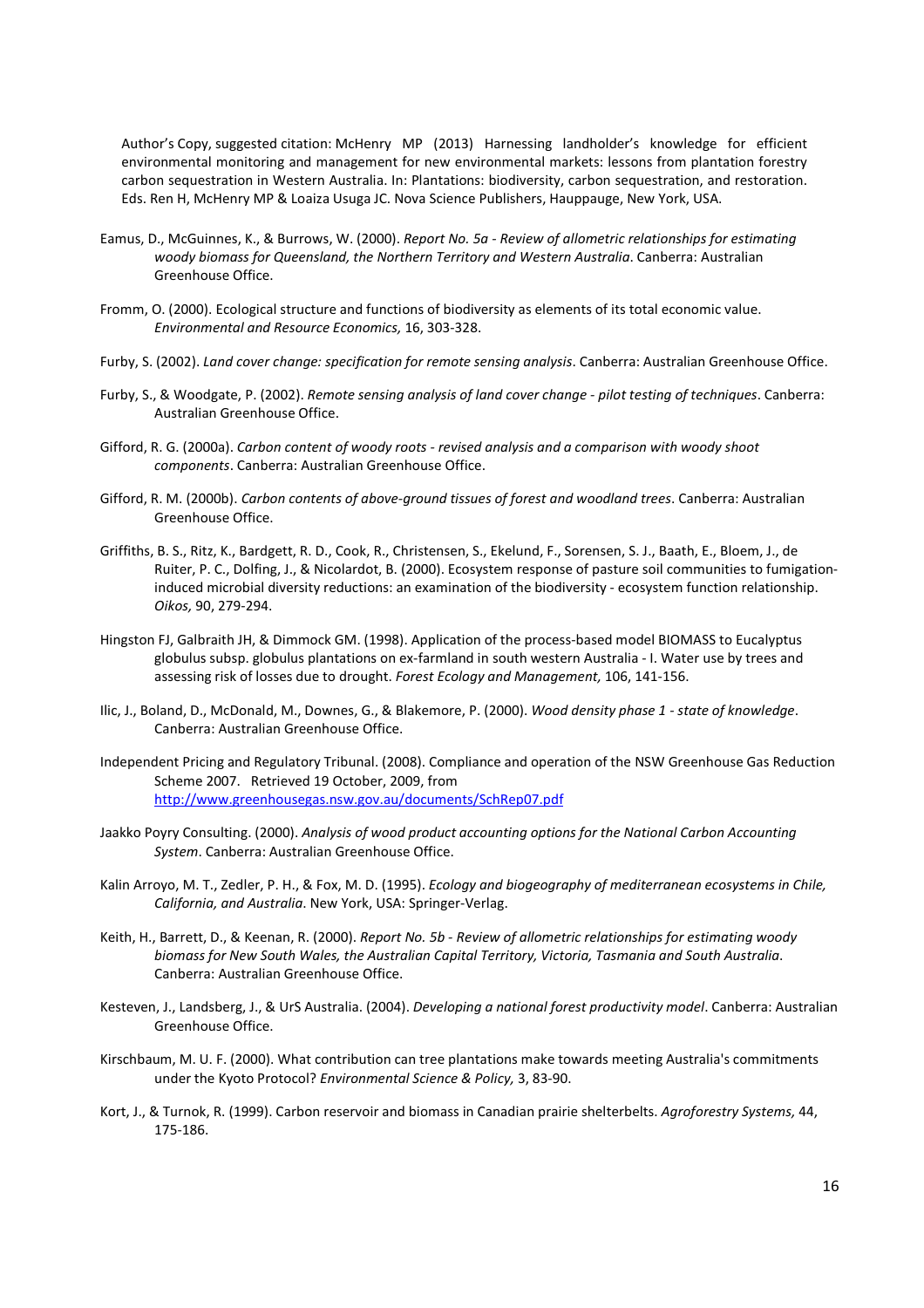Landsberg, J., & Crowley, G. (2004). Monitoring rangeland biodiversity: plants as indicators. *Austral Ecology,* 29, 59-77.

- McHenry, M. P. (2009a). Agricultural bio-char production, renewable energy generation and farm carbon sequestration in WA: Certainty, uncertainty & risk. *Agriculture, Ecosystems and Environment,* 129, 1–7.
- McHenry, M. P. (2009b). Synergies between conventional soil organic carbon, farm productivity, soil sequestration and soil carbon market risk in Australia. In: E. T. Nardali (Ed.), *In No-Till Farming: Effects on Soil, Pros and Cons, and Potential*. Hauppauge, New York, USA: Nova Science. 978-1-60741-402-5.
- McHenry, M. P. (2010). Carbon-based stock feed additives: a research methodology that explores ecologically delivered C biosequestration, alongside live-weights, feed-use efficiency, soil nutrient retention, and perennial fodder plantations. *Journal of the Science of Food and Agriculture,* 90, 183-187.
- McHenry, M. P. (2011). Soil organic carbon, biochar, and applicable research results for increasing farm productivity under Australian agricultural conditions. *Communications in Soil Science and Plant Analysis,* 42, 1187-1199.
- McHenry, M. P. (2012a). Australian carbon biosequestration and bioenergy policy co-evolution: mechanisms, mitigation, and convergence. *Australian Forestry Journal* 75(2), 901-913.
- McHenry, M. P. (2012b). Practicalities of establishing forestry carbon sequestration projects in the agricultural sector: a technical and economic analysis with implications. In: B. J. Ryan & D. E. Anderson (Eds.), *Carbon sequestration: technology, measurement technologies and environmental effects*. Hauppauge, New York, USA: Nova Science Publishers. 978-1-62081-081-7.
- McHenry, M. P. (2013). How farming and forestry converge: enhancing the interface between agricultural production, and tree biomass/bioenergy systems to improve farm-scale productivity in Western Australia. In: M. C. Allard (Ed.), *Bioenergy systems, biological sources and environmental impact*. Hauppauge, New York, USA: Nova Science Publishers. 978-1-62417-330-1.
- McKenzie, N., Ryan, P., Fogarty, P., & Wood, J. (2000). *Sampling, measurement and analytical protocols for carbon estimation in soil, litter and woody biomass*. Canberra: Australian Greenhouse Office.
- Nunes, P. A. L. D., & van den Bergh, J. C. J. M. (2001). Economic valuation of biodiversity: sense or nonsense? *Ecological Economics,* 39, 203-222.
- Paul, K., Polglase, P., Coops, N., O'Connell, T., Grove, T., Mendham, D., Carlyle, C., May, B., Smethhurst, P., & Baillie, C. (2002). *Modelling change in soil carbon following afforestation or reforestation: preliminary simulations using GRC3 and sensitivity analyses*. Canberra: Australian Greenhouse Office.
- Polglase, P. J., Paul, K. I., Khanna, P. K., Nyakuengama, J. G., O'Connell, A. M., Grove, T. S., & Battaglia, M. (2000). *Change in soil carbon following afforestation or reforestation: review of experimental evidence and development of a conceptual framework*. Canberra: Australian Greenhouse Office.
- Richards, G., Brack, C., Coops, N., Furby, S., James, R., Kesteven, J., Landsberg, J., Raison, J., & Turner, B. (2002). *Biomass estimation: approaches for assessment of stocks and stock change*. Canberra: Australian Greenhouse Office.
- Richards, G. P. (2001). *The FullCAM carbon accounting model: development, calibration and implementation for the National Carbon Accounting System*. Canberra: Australian Greenhouse Office.
- Ritzon, P., & Sochacki, S. (2002). Measurement and prediction of biomass and carbon content of Pinus pinaster trees in farm forestry plantations, south-western Australia. *Forest Ecology and Management,* 175, 103-117.